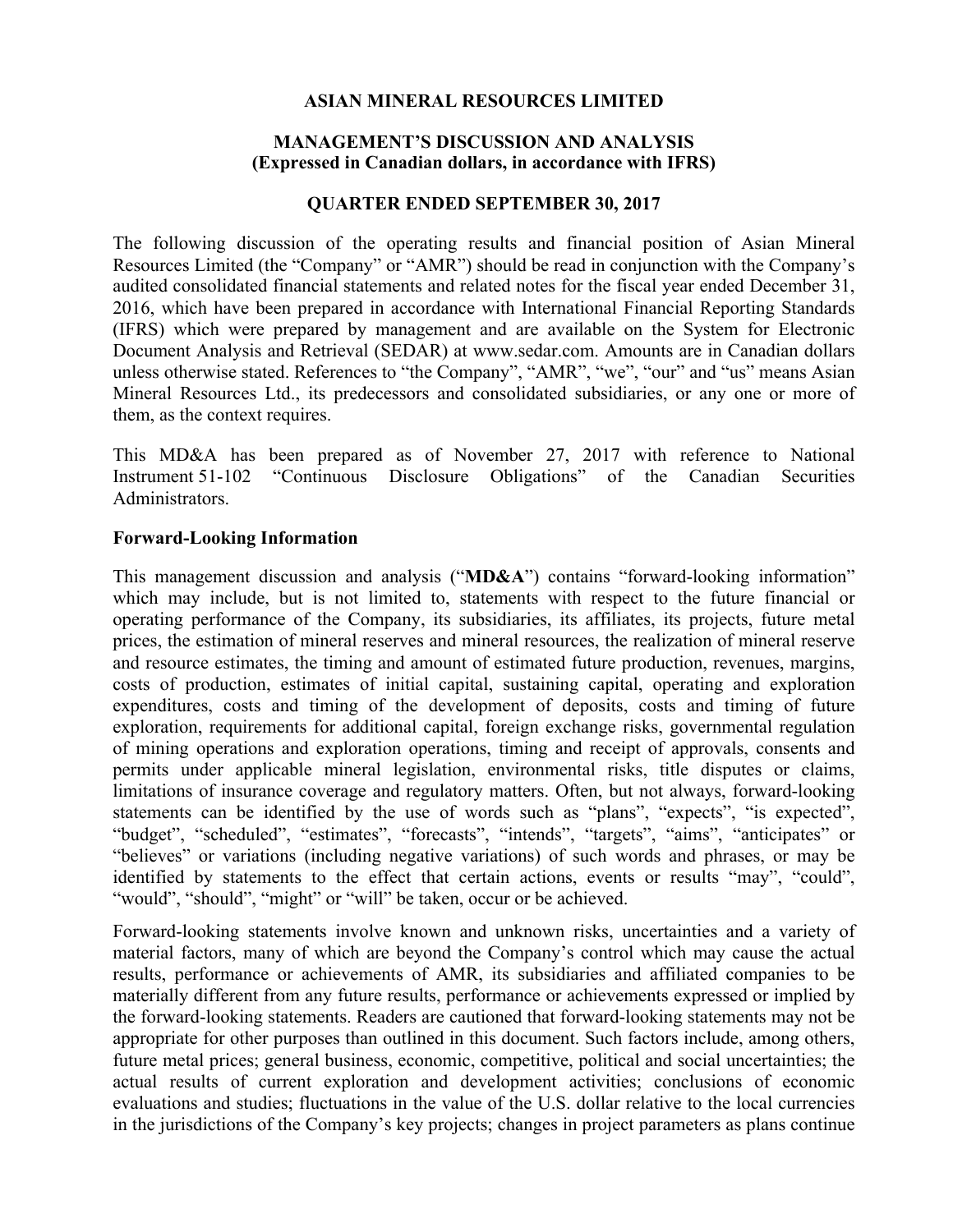to be refined; possible variations of ore grade or projected recovery rates; accidents, labour disputes or slow-downs and other risks of the mining industry; climatic conditions; political instability, insurrection or war, civil unrest or armed assault; labour force availability and turnover; delays in obtaining financing or governmental approvals or in the completion of exploration and development activities; as well as those factors referred to in the section entitled "Risks and Uncertainties" section of the MD&A. The reader is also cautioned that the foregoing list of factors is not exhausted of the factors that may affect the Company's forward-looking statements.

Although the Company has attempted to identify important factors that could cause actual actions, events or results to differ materially from those described in forward-looking statements, there may be other factors that cause actions, events or results to differ from those anticipated, estimated or intended. Forward-looking statements contained herein are made as of the date of this document and, except as required by applicable law, the Company disclaims any obligation to update any forward-looking statements, whether as a result of new information, future events or results or otherwise. There can be no assurance that forward-looking statements will prove to be accurate, as actual results and future events could differ materially from those anticipated in such statements. Accordingly, readers should not place undue reliance on forward-looking statements.

In addition, please note that statements relating to "reserves" or "resources" are deemed to be forward-looking information as they involve the implied assessment, based on certain estimates and assumptions, that, the resources and reserves described can be profitably mined in the future.

## **BUSINESS**

The Company was originally incorporated pursuant to the *New Zealand Companies Act* 1993. Effective December 31, 2004, it was continued as a British Columbia corporation under the *British Columbia Business Corporations Act*. The Company owns 100% of AMR Nickel Limited ("**AMRN**") and 100% of Asian Nickel Exploration Limited, both of which are incorporated pursuant to the laws of the Cook Islands. Through AMRN, the Company owns 90% of Ban Phuc Nickel Mines LLP ("**BPNM**"), a limited liability company established in 1993 under the laws of the Socialist Republic of Vietnam pursuant to a Foreign Investment Licence ("**FIL**") and a related Joint Venture Agreement and Charter whereby AMRN and Mineral Development Company ("**Mideco**"), an agency of the Ministry of Heavy Industry of Vietnam, formed BPNM to jointly explore and develop what was originally a 600 km<sup>2</sup> area designated in the FIL and is now 150 km<sup>2</sup> in Son La Province in north west Vietnam. Ownership of BPNM was originally held by AMRN as to 70% and by Mideco as to 30%. Mideco subsequently assigned a 10% interest in BPNM to Son La Mechanical Engineering Company, a company which was privatized and renamed Son La Mechanical Engineering Joint Stock Company ("**Coxama**"). In mid-2006, AMRN acquired Mideco's 20% interest so as to increase its interest to its current 90%.

The FIL was replaced in 2006 by an investment certificate issued under a new Law on Enterprises which provides for the establishment, management, organization and operation of various types of business enterprise carrying on business in all economic sectors in Vietnam and an Investment Law which replaced the legislation under which the FIL was granted. Concurrently, the Joint Venture Agreement and Charter were amended to conform with the new legislation and the revised ownership of BPNM. Development of the Project was completed in mid-2013 and commercial production was reached in November 2013.

In late 2010, the Vietnamese Government passed a new law, the Mineral Law 2010. Decree 15 of the law included a new statutory fee titled "mining rights grant fee". The Mineral Law 2010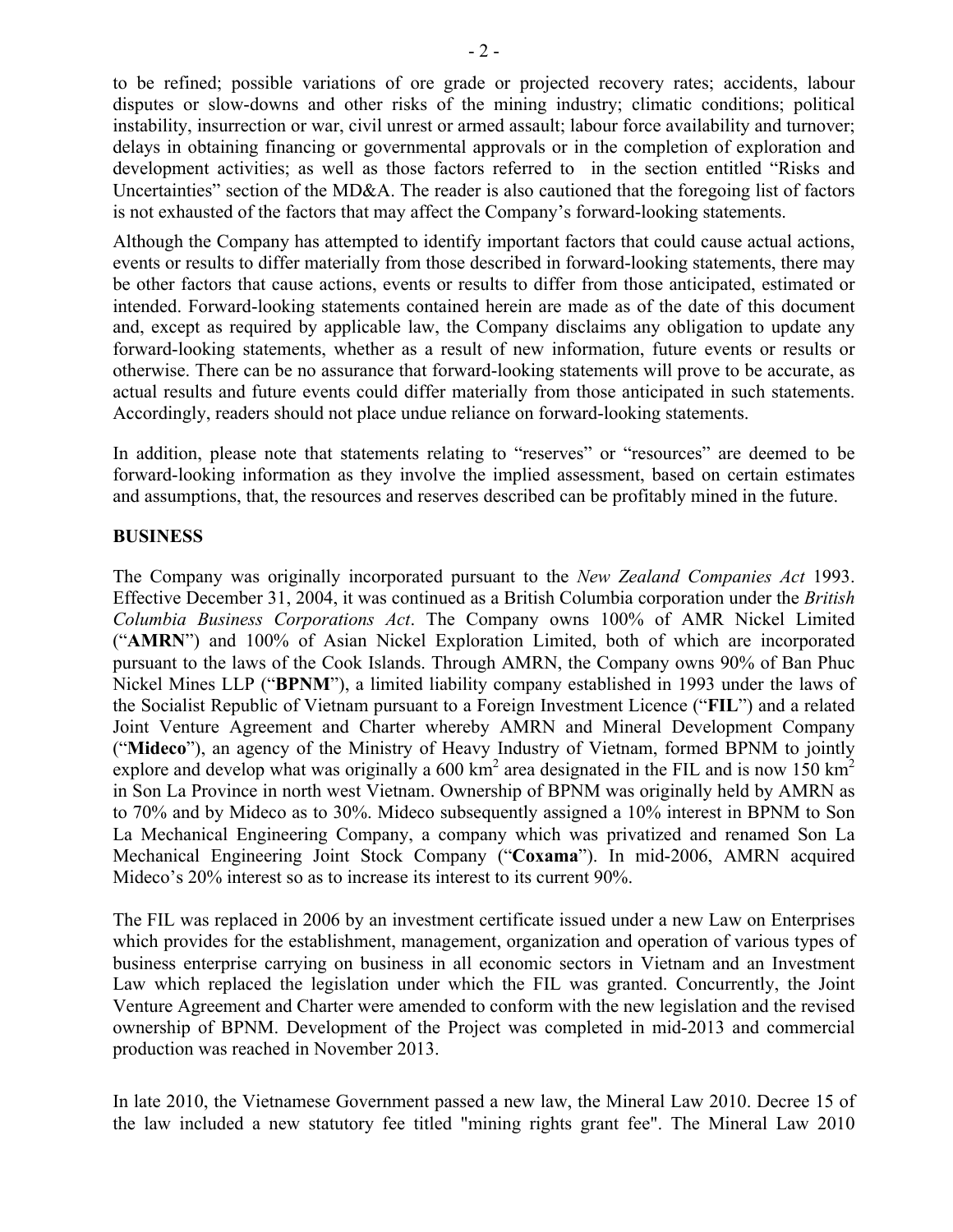provided the fee to be determined based on price, reserve, quality and type of the relevant mineral; however, until late 2013, both the Mineral Law 2010 and the Decree 15 did not specify the formula for calculation and thus there was no basis to estimate the fee payable. In November 2013, the Vietnamese Government issued Decree 203 which outlined the formula to calculate the mining rights grant fee and on that basis the Company estimated the cost of the fee and recognized a provision of \$4.6 million in its 2013 consolidated financial statements. On 6 February 2015, the Company received Decision No. 288/QD-BTNMT issued by the Ministry of Natural Resources and Environment ("MONRE") to amend the contents specified in the Mineral Mining License. In the Decision, the mining rights grant fee was fixed at \$2.9 million and is payable in annual installments over the three years from 2015 to 2017.

In July 2014, the Company's subsidiary, BPNM was awarded a mineral exploration license ("Exploration License") and commenced an exploration programme which provides for the exploration of nickel-copper mineralization over a significant area around its operating Ban Phuc nickel mine in Son La, Vietnam. Highlights of the Exploration License are:

- Provides BPNM with exclusive rights to explore within 49.7 km2 of Son La province, Vietnam.
- Immediate focus on targeted extensions to the currently operating Ban Phuc mine.
- Encompasses multiple high-priority targets already identified and well understood by BPNM through its surface exploration programme.
- Following successful exploration, allows BPNM to apply for and obtain additional mining licences with no auction requirements (subject to positive feasibility study and EIA).

## **Third quarter Highlights**

- Kate Southwell was appointed to the Board of AMR on August 2, 2107 following the resignation of Martyn Buttenshaw. Ms. Southwell serves as Vice President – Senior Legal Counsel of Pala Investments Ltd and is also a Director of Dumas Contracting Ltd. Ms. Southwell has over ten years of experience in the natural resources sector, and has significant experience in corporate finance and legal risk management, specializing in cross-border M&A transactions, corporate governance and managing stakeholder relations. Prior to joining Pala Investments, Ms. Southwell was Corporate Counsel at Nyrstar NV, a publicly listed globally integrated base metals and mining company. She obtained a BA in Law with French from Nottingham University, is a qualified solicitor in England & Wales, and is admitted to the New York Bar.
- The Company completed its Technical Report supporting the potential of its regional exploration prospects at the Company's 90% owned Ta Khoa Concession in Son La Province, Vietnam, covering a 49.7 km2 area surrounding the Ban Phuc Nickel Mine. The report has been filed on SEDAR (www.sedar.com) in accordance with National Instrument 43-101 ("**43- 101**"). This technical information, based on drilling, geophysics, geochemistry, and structural analysis completed to date, suggests attractive exploration potential for both high-grade massive sulphide deposits, as well as large- tonnage, lower-grade disseminated sulphide deposits.
- Ban Phuc continued to maintain its strong safety performance while in care and maintenance.
- No reportable environmental incidents. Environmental monitoring remains in place through care and maintenance with all results within target limits.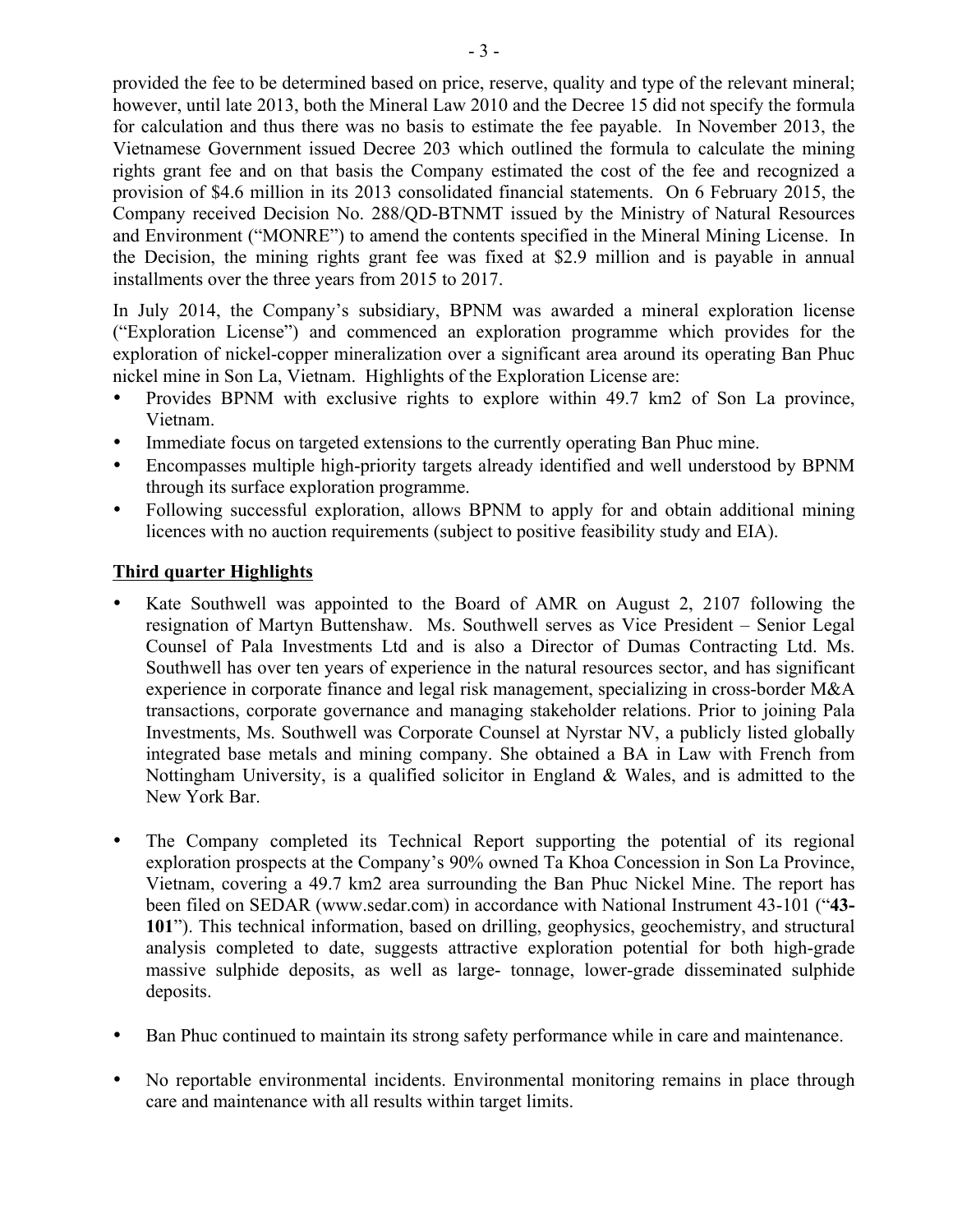• The annual tailings storage facility audit was completed by the design engineer, Knight Piesold. All maintenance and monitoring requirements were found to be of a high standard.

#### **Outlook for 2017**

- Ongoing maintenance of the infrastructure will continue to maintain the plant in a ready state and capable of rapidly returning to production.
- Environmental monitoring and compliance reporting forms an ongoing key component of the care and maintenance activities.
- The Ban Phuc exploration team are continuing with low level exploration activities, which includes field mapping. Trenching work on the '*Ban Khang*' prospect was completed in September. In the fourth quarter surface trenching work will focus on the '*Phieng Pot'*  prospect.

Shallow (100m depth) drilling will commence on the Ban Khang prospect at the end of the fourth quarter to further define significant surface level gossan mineralisation identified in the trenching program.

- Further design planning and analysis of the Ban Phuc disseminated resource will continue with the Company looking to conclude a National Instrument 43-101 technical report by the first quarter of 2018.
- The Corporation is currently exploring potential strategic alternatives, which may involve one or more transactions that could result in the sale of substantially all of the assets composing the Ban Phuc Nickel Mine in Son La, Vietnam. The Chief Executive Officer would earn the following cash bonus if he can identify and conclude such a transaction by December 31, 2017: a) \$250,000 for transaction consideration equal to or greater than \$5 million, b) \$500,000 for transaction consideration equal to or greater than \$10 million, c) \$1 million for transaction consideration equal to or greater than \$15 million, or \$2 million for transaction consideration equal to or greater than \$20 million.
- Further to the press release dated April 24, 2017, the Corporation entered into Net Smelter Royalty Agreement with Cobalt 27 Capital Corp. ("**Co27**") to grant Co27 a 3% net smelter return on sales of cobalt from the Ta Khoa concession (the "**NSR Royalty**") upon satisfaction of a number of conditions precedent from both Parties. As a result of the strategic review process, the Corporation and Co27 have agreed in principle to mutually terminate the NSR Royalty and are currently in negotiations to finalize a termination agreement.

## **THE QUARTER IN REVIEW**

## **BAN PHUC MINE**

Most of the existing massive sulphide vein ("MSV") reserves at Ban Phuc hav been mined. The focus at Ban Phuc is to continue ongoing low-level exploration work in the immediate term in line with future growth plans.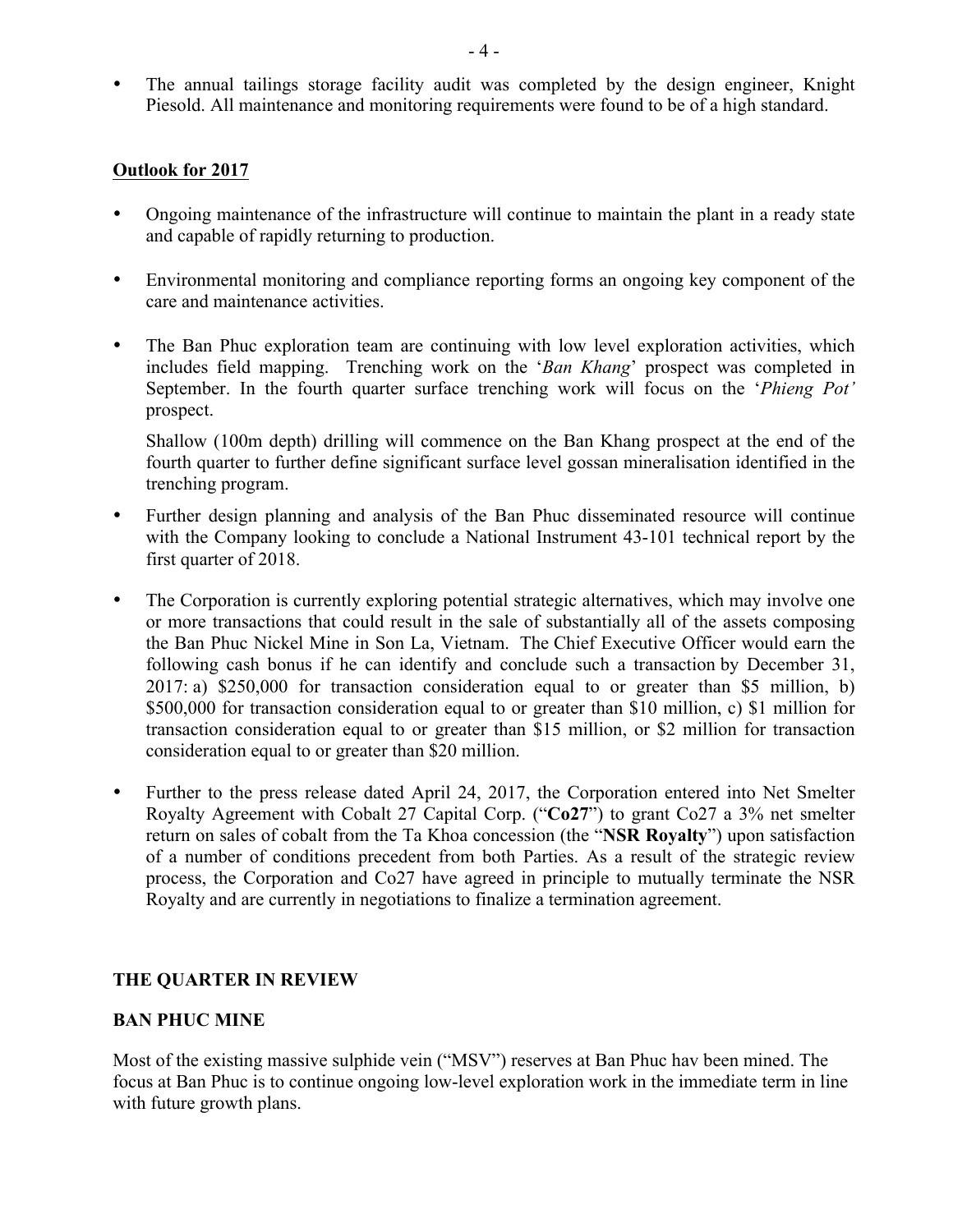## **PRODUCTION RESULTS**

|                                            | Quarter<br>September<br>30, 2017 | Quarter<br>September<br>30, 2016 |
|--------------------------------------------|----------------------------------|----------------------------------|
| Ore Mined (tonnes)                         |                                  | 56,889                           |
| Ore Milled (tonnes)                        |                                  | 59,370                           |
| Ni Concentrate Produced (dmt)              |                                  | 9,145                            |
| Average Ni grade (%)                       |                                  | 1.73                             |
| Ni recovery $(\% )$                        |                                  | 87                               |
| Ni concentrate grade $(\% )$               |                                  | 9.8                              |
| Ni contained metal in concentrate (tonnes) |                                  | 893                              |
| Ni payable metal in concentrate (tonnes)   |                                  | 601                              |
| Average Cu grade (%)                       |                                  | 0.8                              |
| Cu recovery $(\% )$                        |                                  | 94                               |
| Cu concentrate grade $(\% )$               |                                  | 5.0                              |
| Cu contained metal in concentrate (tonnes) |                                  | 458                              |
| Cu payable metal in concentrate (tonnes)   |                                  | 217                              |

# **FINANCIAL SUMMARY**

# **Selected Quarterly Information**

|                                       | <b>Quarter to</b><br>Sep 30, 2017 | <b>Quarter to</b><br>Sep 30, 2016 | <b>Quarter to</b><br>Sep 30, 2015 -<br><b>Restated</b> | <b>Quarter to</b><br>Sep 30, 2014 |
|---------------------------------------|-----------------------------------|-----------------------------------|--------------------------------------------------------|-----------------------------------|
| <b>Sale Revenues</b>                  | \$Nil                             | \$10,938,261                      | \$10,356,112                                           | \$23,569,721                      |
| Interest Income                       | \$1,920                           | \$1,502                           | \$8,113                                                | \$353                             |
| Net Income (Loss)                     | (\$1,556,073)                     | $(\$2,266,763)$                   | $(\$5,528,086)$                                        | \$2,838,547                       |
| Loss per common share (non-diluted)   | \$0.00                            | \$0.00                            | $(\$0.01)$                                             | \$0.00                            |
| Loss per common share (diluted)       | \$0.00                            | \$0.00                            | $(\$0.01)$                                             | \$0.00                            |
| <b>Total Assets</b>                   | \$2,862,279                       | \$13,694,309                      | \$58,099,159                                           | \$76,668,832                      |
| Total Long term financial liabilities | \$1,446,538                       | \$1,800,398                       | \$19,260,180                                           | \$23,251,920                      |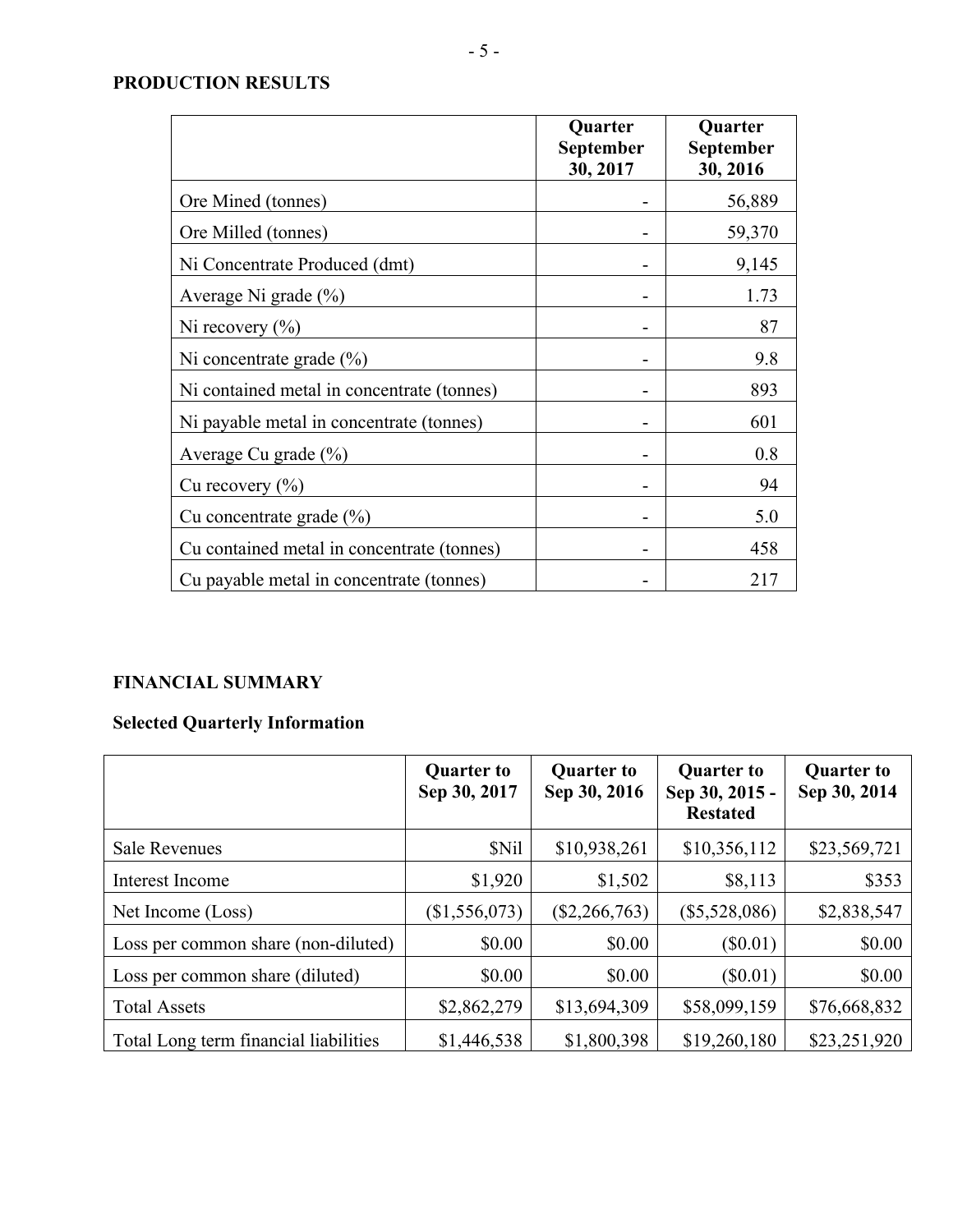|  | v<br>I<br>×<br>۰. |
|--|-------------------|
|--|-------------------|

|                                                          | Sep 30,<br>2017 | June 30,<br>2017 | Mar 31,<br>2017 | Dec 31,<br>2016 | Sep 30,<br>2016 |
|----------------------------------------------------------|-----------------|------------------|-----------------|-----------------|-----------------|
| Ore Mined (tonnes)                                       |                 |                  |                 |                 | 56,889          |
| Ore Milled (tonnes)                                      |                 |                  |                 |                 | 59,370          |
| Ni Concentrate Produced<br>(dmt)                         |                 |                  |                 |                 | 9,145           |
| Payable Nickel Produced<br>(tonnes)                      |                 |                  |                 |                 | 601             |
| Payable Copper Produced<br>(tonnes)                      |                 |                  |                 |                 | 217             |
| Ni Concentrate Sold (dmt)                                |                 |                  |                 |                 | 11,895          |
| Cash cost per Ni payable<br>produced tonne (1)           |                 |                  |                 |                 | \$8,691         |
| Total production costs per<br>Ni concentrate tonne $(2)$ |                 |                  |                 |                 | \$13,813        |

## **KEY OPERATING INFORMATION – BAN PHUC MINE**

- (1) Cash costs net of by-products per payable Ni concentrate tonne include mining, processing, transportation, selling costs and direct overhead, net of Cu and Co credits.
- (2) Total production costs per Ni tonne contained in concentrate include mining, processing, transportation, selling costs, direct overhead, depreciation and amortization at the operation sites.

## **Additional Disclosure for Venture Issuers without Significant Revenue (all figures relate to the Ban Phuc Property)**

|                                                                                                                                                                  | <b>Quarter to</b><br>June 30, 2017 | <b>Quarter to</b><br>September 30,<br>2016 | <b>Quarter to</b><br>September 30,<br>$2015 -$<br><b>Restated</b> |
|------------------------------------------------------------------------------------------------------------------------------------------------------------------|------------------------------------|--------------------------------------------|-------------------------------------------------------------------|
| Expensed exploration costs                                                                                                                                       | \$101,349                          | \$143,922                                  | \$607,141                                                         |
| Expensed research and development<br>costs (net of depreciation)<br>Building, infrastructure, mine, plant,<br>machinery, motor vehicles (net of<br>depreciation) | <b>Nil</b><br>\$7,017              | Nil<br>\$36,877                            | Nil<br>\$30,072,132                                               |
| Furniture and office equipment, licences<br>and franchises (net of<br>depreciation/amortization)                                                                 | \$2,579                            | \$13,552                                   | \$2,309,546                                                       |
| Construction in progress                                                                                                                                         | Nil                                | Nil                                        | \$5,145,996                                                       |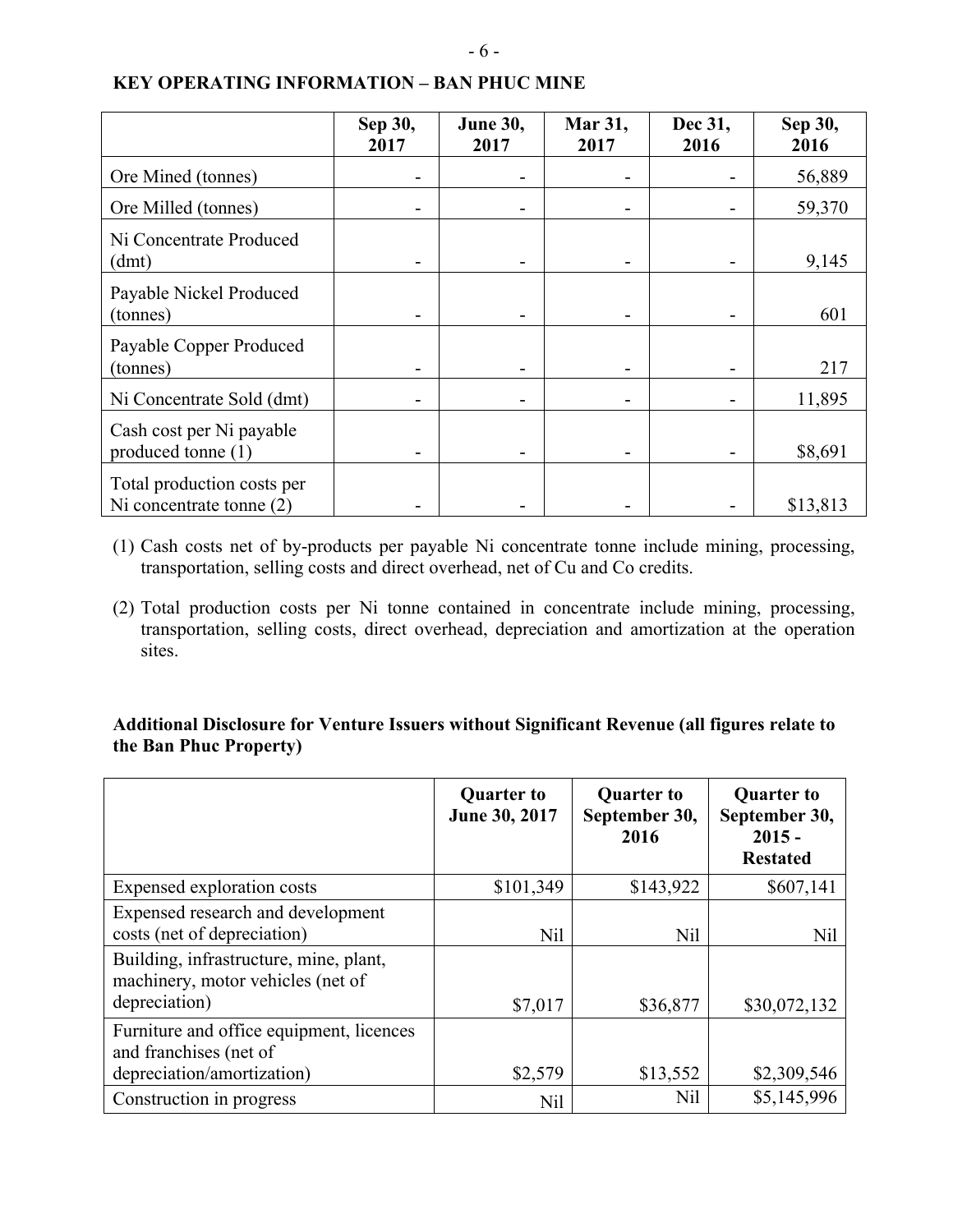### **Results of Operations for the Quarter Ended September 30, 2017**

For the quarter ended September 30, 2017 and 2016, AMR incurred a net loss of \$1,556,073 or \$0.00 (fully diluted \$0.00) per share and a net loss \$2,266,763 or \$0.00 (fully diluted \$0.00) per share, respectively.

The Ban Phuc mine was placed on care and maintenance in the fourth quarter of 2016. Therefore the third quarter of 2016 comparative data reflects full production, while the third quarter of 2017 contains no production revenues or costs.

|                                              | 2017                |              | 2016          |
|----------------------------------------------|---------------------|--------------|---------------|
| Revenue                                      | \$                  | \$           | 10,938,261    |
| Costs of sales                               |                     |              |               |
| Production costs                             |                     |              |               |
| Mining production costs                      |                     |              | (3,218,562)   |
| Processing costs                             |                     |              | (870, 595)    |
| Other production costs                       |                     |              | (101, 946)    |
| Depreciation and amortization                |                     |              | (2,978,159)   |
| Changes in inventories of finished goods and |                     |              |               |
| work in process                              |                     |              | (2,357,274)   |
| Royalty                                      |                     |              | (411, 605)    |
| Concentrate transport and logistics          |                     |              | (1, 118, 869) |
| Operating income (loss)                      |                     |              | (118, 749)    |
|                                              |                     |              |               |
| Care and maintenance costs                   |                     |              |               |
| Site, camp administrative costs              | (152,300)           |              |               |
| Plant costs                                  | (11,230)            |              |               |
| Mining costs                                 |                     |              |               |
| Other costs                                  | (4,490)             |              |               |
| General administrative expenses              |                     |              |               |
| Salaries, wages and benefits                 | (293, 119)          |              | (396, 496)    |
| Taxes & fees                                 |                     |              | (226, 512)    |
| Professional and regulatory                  | (124, 816)          |              | (1,103,276)   |
| Travel                                       | (36,046)            |              | (27,995)      |
| Office, administrative and share-based       |                     |              |               |
| compensation                                 | (541, 395)          |              | (374, 574)    |
| Exploration                                  | (101, 349)          |              | (143, 922)    |
| Finance income                               | 1,920               |              | 1,502         |
| Finance expenses                             | (90, 326)           |              | (33, 854)     |
| Other income (expense)                       | (202, 922)          |              | 157,113       |
| Loss for the period                          | \$<br>(1, 556, 073) | $\mathbb{S}$ | (2,266,763)   |

The detailed operating results for the quarters ended September 30, 2017 and 2016 as follows:

There were no shipment of concentrate in Q3 2017, as compared to Q3 2016 when revenues of \$10.9 million comprised two shipments of nickel concentrate sales of 13,000 wmt.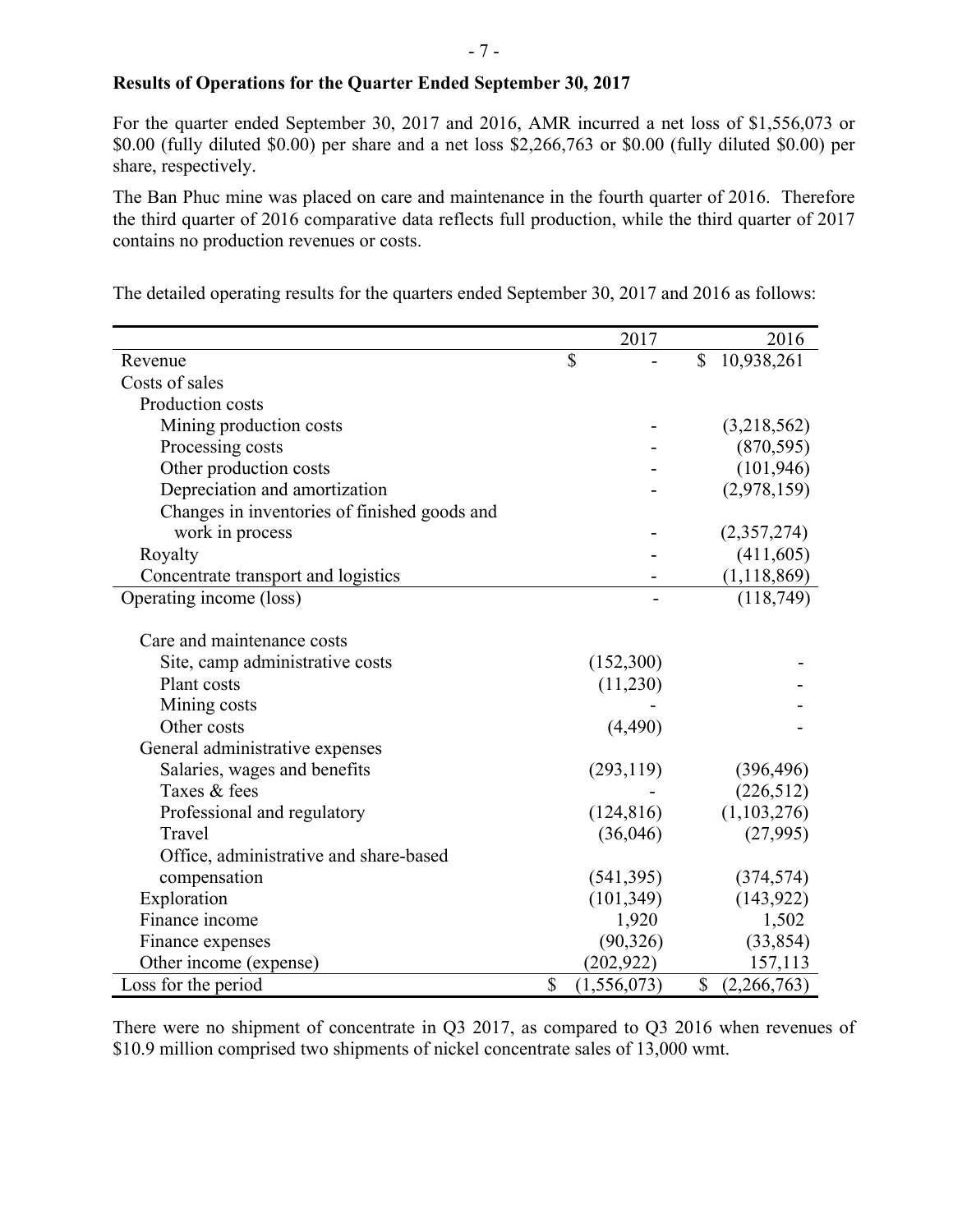Production costs:

Given the move to care and maintenance for the Ban Phuc mine in the fourth quarter of 2016, there were no production related costs incurred during 2017.

- No mining production costs in Q3 2017, as compared with \$3.2 million in the same quarter of 2016.
- No processing costs in Q3 2017, as compared to \$0.9 million in Q3 2016.
- 'Other' production costs include maintenance, health and safety, environment, logistics and site administration costs. There were no 'other' production costs in Q3 2017 as compared to \$0.1 million in Q3 2016.
- Depreciation and amortization expenses are calculated utilizing (i) straight-line method for building, machinery, motor vehicles, infrastructure, office furniture and equipment, licenses and franchises; and (ii) unit of production (UoD) based on actual ore mined in the month and remaining mineral reserve for plant and mine development. No production depreciation and amortization expense were incurred in Q3 2017 (Q3 2016: \$3.0 million) as the production assets were fully depreciated during 2016.
- Changes in inventories of finished goods and work in process represent net movement between the value of nickel concentrate produced and moved to stock and the value of nickel concentrate sold during the year. This cost was nil for Q3 2017 compared with \$2.4 million in Q3 2016.
- The royalty payable to the Vietnamese Government is calculated at 10% of either (i) the value of nickel concentrate sale price less export tax, processing, bagging, road freight, customs and warehouse costs; or (ii) exploited ore quantity converted from sold nickel concentrate quantity and the royalty taxable minimum price (minimum price) of VND1,660,000/ore tonne. Whichever method generates a higher tax payable amount is applied. In 2015, the price realized for nickel concentrate decreased and the sales price less export tax, processing, bagging, road freight, customs and warehouse costs was lower than VND1,660,000/ore tonne, therefore the Company applied the minimum price. Royalty expense is recorded when revenue from the sale of nickel concentrate is recognized. The Company has determined that the prescribed methodology has resulted in higher estimates of ore mined used to calculate the royalty and EPF taxes compared with actual ore production. As a result, the Company is in discussions with the tax authorities attempting to reduce the royalty and EPF taxes, however there can be no guarantee that such discussions will be successful.

No royalty tax was recognized in Q3 2017 while the royalty tax in Q3 2016 was \$0.4 million.

• Concentrate transport and logistics costs comprise in-land and sea freight costs related to the quantity of nickel concentrate sold. No concentrate transport and logistics costs were incurred in Q3 2017, while \$1.1 million was recorded in Q3 2016 reflecting two shipments.

Care and maintenance costs:

Ban Phuc commenced recording care and maintenance costs in Q1 2017. The third quarter 2017 care and maintenance costs of \$0.17 million include: (i) \$0.15 million site and camp administrative costs; and (ii) \$0.02 million plant, mining and other care & maintenance costs.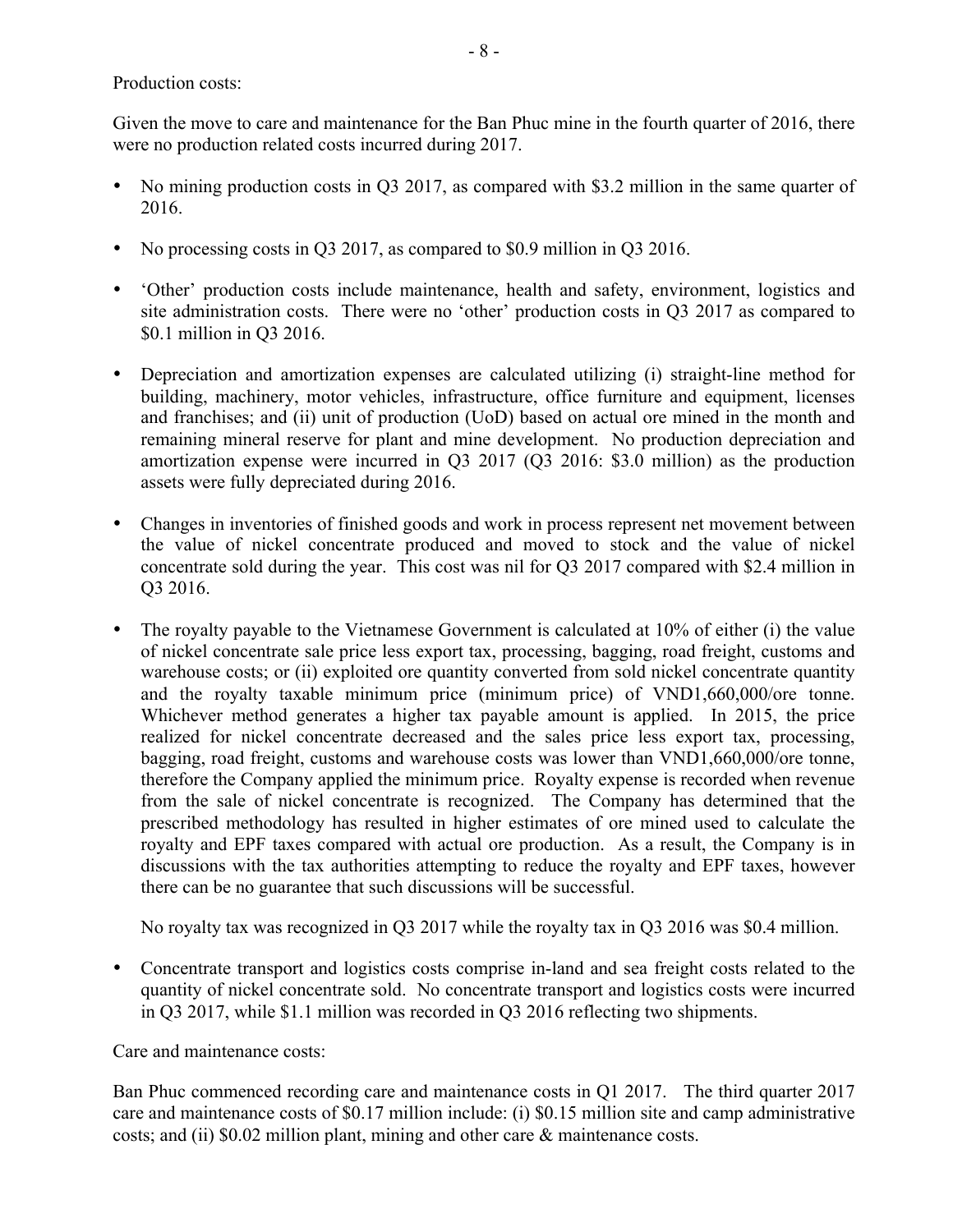General administrative expenses:

- Salaries, wages and benefits costs reduced to \$0.29 million in Q3 2017 from \$0.40 million in Q3 2016 reflecting a reduced number of employees due to the change in production status.
- Taxes and fees include foreign contractor withholding tax ("FCT"), environment protection fees ("EPF") and amortized mining right grant fee ("MRGF"). EPF was calculated and MRGF was amortized based on actual ore mined during the year. Given there were no mining activities in Q3 2017, there were no related taxes and fees.
- Professional, regulatory and other fees declined to \$0.12 million in Q3 2017 from \$1.1 million in the same 2016 quarter, reflecting the costs associated with a strategic combination, which was terminated.
- There was slight increase to \$0.04 million in travel expenses in Q3 2017 from \$0.03 million in Q3 2016 reflecting consultancy travel costs and contract completion departure costs for management personnel.
- Office, administrative and share-based compensation costs increased to \$0.54 million in Q3 2017 from \$0.37 million in Q3 2016. The increase primarily reflects the accrual of executive compensation which will be paid by way of common shares.

Exploration costs decreased minimally to \$0.10 million in Q3 2017 from \$0.14 million in Q3 2016.

Financial expenses are primarily comprised of unrealized foreign exchange losses incurred when the Company revalues U.S. dollar balances into Canadian dollars and the FCT of intercompany loan interest expense. Financial expenses increased to \$0.09 million in the 2017 third quarter from income of \$0.03 million in the same quarter of 2016.

Other expense of \$0.2 million in Q3 2017 represents anticipated termination of the Net Smelter Royalty Agreement with Cobalt 27 Capital Corp. ("Co27") to grant Co27 a 3% net smelter return on sales of cobalt from the Ta Khoa concession, offset by the gain realized from sales of scrap metal at the mine-site.

Other comprehensive income for the quarter result from movements in the US dollar relative to the Canadian dollar as applied to the translation of the Company's Vietnamese subsidiary whose functional currency is the US dollar. The US dollar: Canadian dollar exchange rate decreased to 1.248 at September 30, 2017 from 1.312 at September 30, 2016. The movement between quarters resulted in other comprehensive income of \$0.2 million in Q3 2017 (Q3 2016: \$1.0 million.

## **LIQUIDITY AND CAPITAL RESOURCES**

As at September 30, 2017, the Company had on hand cash and cash equivalents of \$1.5 million (December 31, 2016: \$5.5 million).

Cash generated in operating activities decreased by \$1.26 million, as \$1.29 million cashflow was used in the third quarter of 2017, as compared to the use of \$0.03 million in the same 2016 period. There was a \$1.01 million increase in the current quarter's loss, and a \$0.66 million increase in non-cash operating working capital, offset by a \$2.93 million decrease in items not involving cash, primarily depreciation and amortization.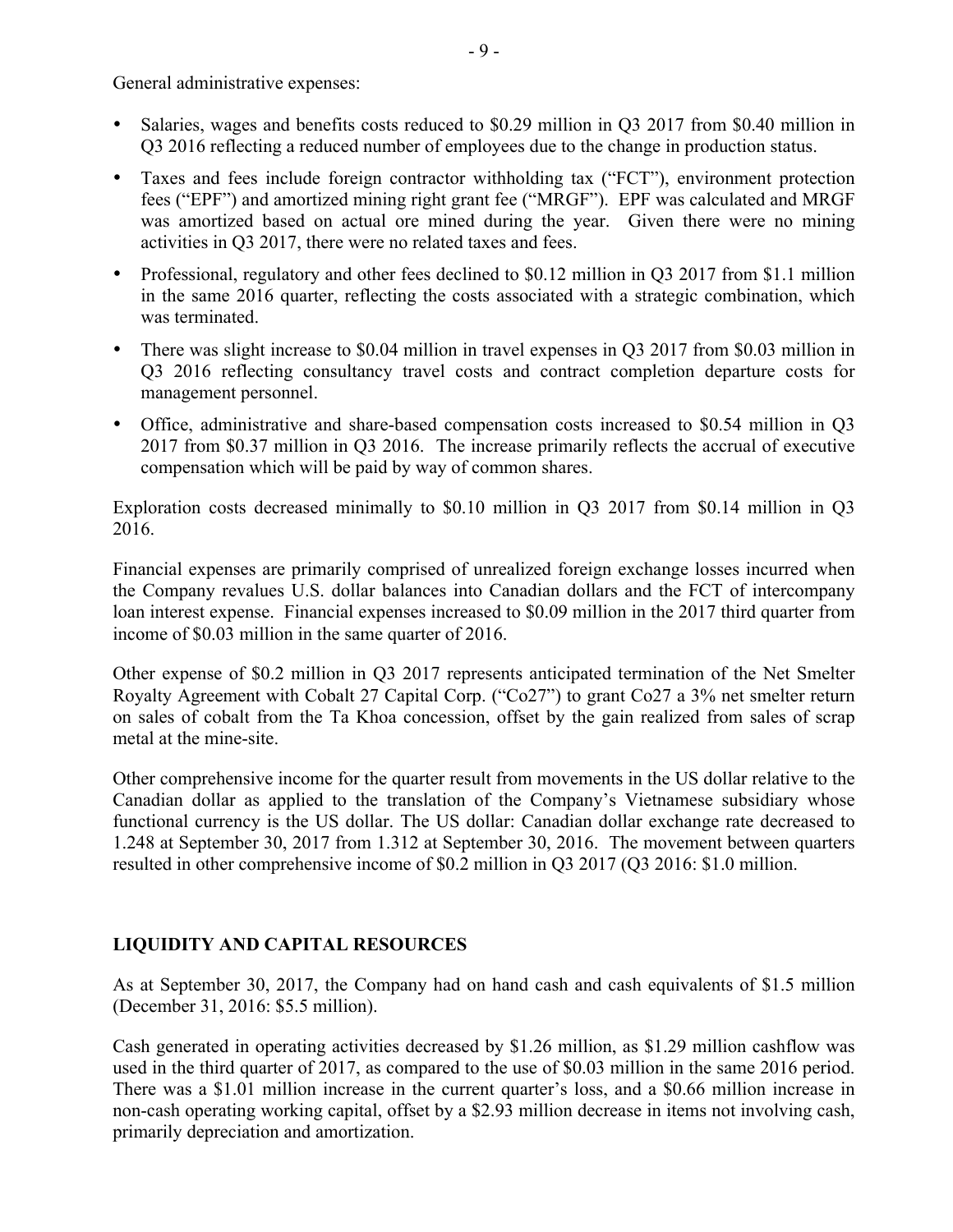Cash used in investment activities increased to \$0.06 million during the third quarter 2017 (third quarter 2016: Nil), represented the movement in non-current liabilities.

No cash was used in financing activities during the third quarters of 2017 and 2016.

The Company requires a cash injection during the fourth quarter of 2017 in order to meet anticipated expenditures. A number of options for fundraising are currently being explored, while further cost cutting is being undertaken.

The Company had the following contractual obligations at September 30, 2017:

|                                        | Payment due by period |                     |               |  |  |
|----------------------------------------|-----------------------|---------------------|---------------|--|--|
|                                        | <b>Total</b>          | Less than 1<br>vear | $1 - 3$ years |  |  |
| Purchase obligations                   | 709,039               | 709,039             |               |  |  |
| Other obligations (taxes $\&$<br>fees) | 7,732,979             | 6,286,441           | 1,446,538     |  |  |
| Total                                  | 8,442,018             | 6,995,480           | 1,446,538     |  |  |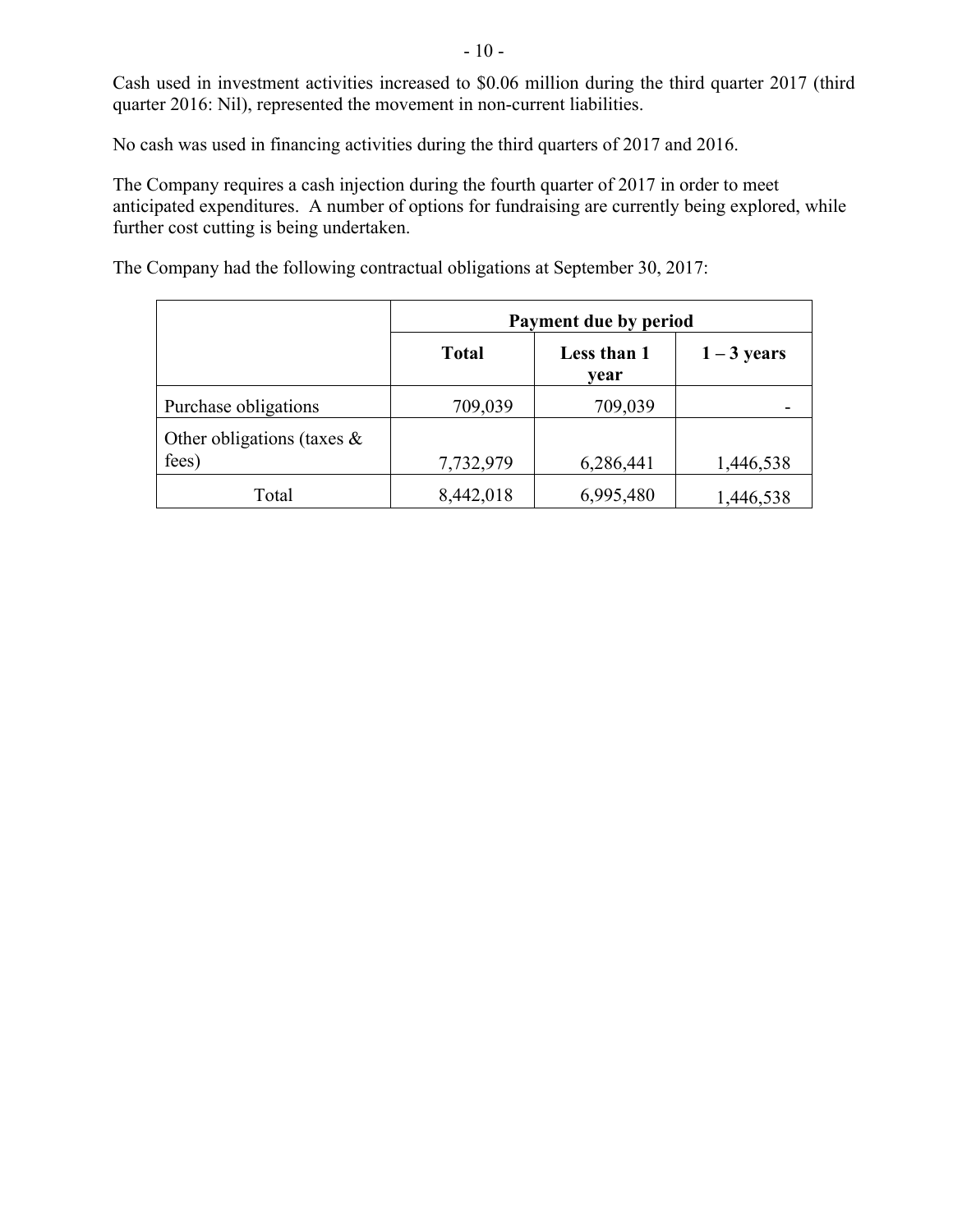# **Summary of Quarterly Results**

|                                                   | Sep 30,        | <b>June 30,</b>          | Mar 31,        | Dec 31,         | Sep 30,         | Jun 30,<br>$2016 -$ | Mar 31,       |
|---------------------------------------------------|----------------|--------------------------|----------------|-----------------|-----------------|---------------------|---------------|
|                                                   | 2017           | 2017                     | 2017           | 2016            | 2016            | <b>Restated</b>     | 2016          |
| Concentrate<br>Sold (dmt)                         |                |                          |                | 4,707           | 11,895          | 10,151              | 20,984        |
| <b>Sale revenues</b>                              |                |                          | \$536,927      | \$4,691,970     | \$10,938,261    | \$7,467,406         | \$16,121,857  |
| <b>Interest income</b>                            | \$1,920        | \$3,102                  | \$1,101        | \$119,592       | \$1,502         | \$5,892             | \$7,709       |
| <b>Royalty</b>                                    | $\blacksquare$ | $\blacksquare$           | $\blacksquare$ | \$1,417,135     | \$411,605       | \$747,769           | \$921,301     |
| <b>Production costs</b>                           | $\blacksquare$ | $\blacksquare$           |                | \$5,979,222     | \$9,526,536     | \$6,559,736         | \$12,671,144  |
| Concentrate<br>transport<br><b>&amp;logistics</b> | $\overline{a}$ | $\overline{\phantom{a}}$ | $\blacksquare$ | \$28,612        | \$1,118,869     | \$1,458,418         | \$2,646,428   |
| Care &<br>maintenance<br>costs                    | \$168,020      | \$270,589                | \$252,256      | $\overline{a}$  | $\blacksquare$  | $\overline{a}$      |               |
| General &<br>administrative<br>expenses           | \$995,376      | \$886,193                | \$732,442      | \$1,430,490     | \$2,128,853     | \$1,795,836         | \$1,145,410   |
| <b>Exploration</b>                                | \$101,349      | \$110,847                | \$94,969       | \$386,911       | \$143,922       | \$186,648           | \$185,696     |
| Other income/<br>(expense)                        | (202, 922)     | 63,448                   | \$51,543       | $(\$224,508)$   | \$157,113       | (\$242,337)         | (\$28,134)    |
| <b>Net Loss</b>                                   | (\$1,556,073)  | (\$1,321,355)            | $(\$594,336)$  | $(\$6,534,710)$ | $(\$2,266,763)$ | $(\$3,554,174)$     | (\$1,504,045) |
| Income (Loss)<br>per share (non-<br>diluted)      | (S0.00)        | (S0.00)                  | (S0.00)        | (S0.01)         | (S0.00)         | (S0.01)             | (S0.00)       |
| <b>Income (Loss)</b><br>per share<br>(diluted)    | (\$0.00)       | (\$0.00)                 | $(\$0.00)$     | (\$0.01)        | $(\$0.00)$      | (\$0.01)            | (\$0.00)      |
| <b>Total Assets</b>                               | \$2,862,279    | \$4,345,272              | \$5,688,062    | \$7,624,185     | \$13,694,309    | \$19,724,979        | \$23,698,857  |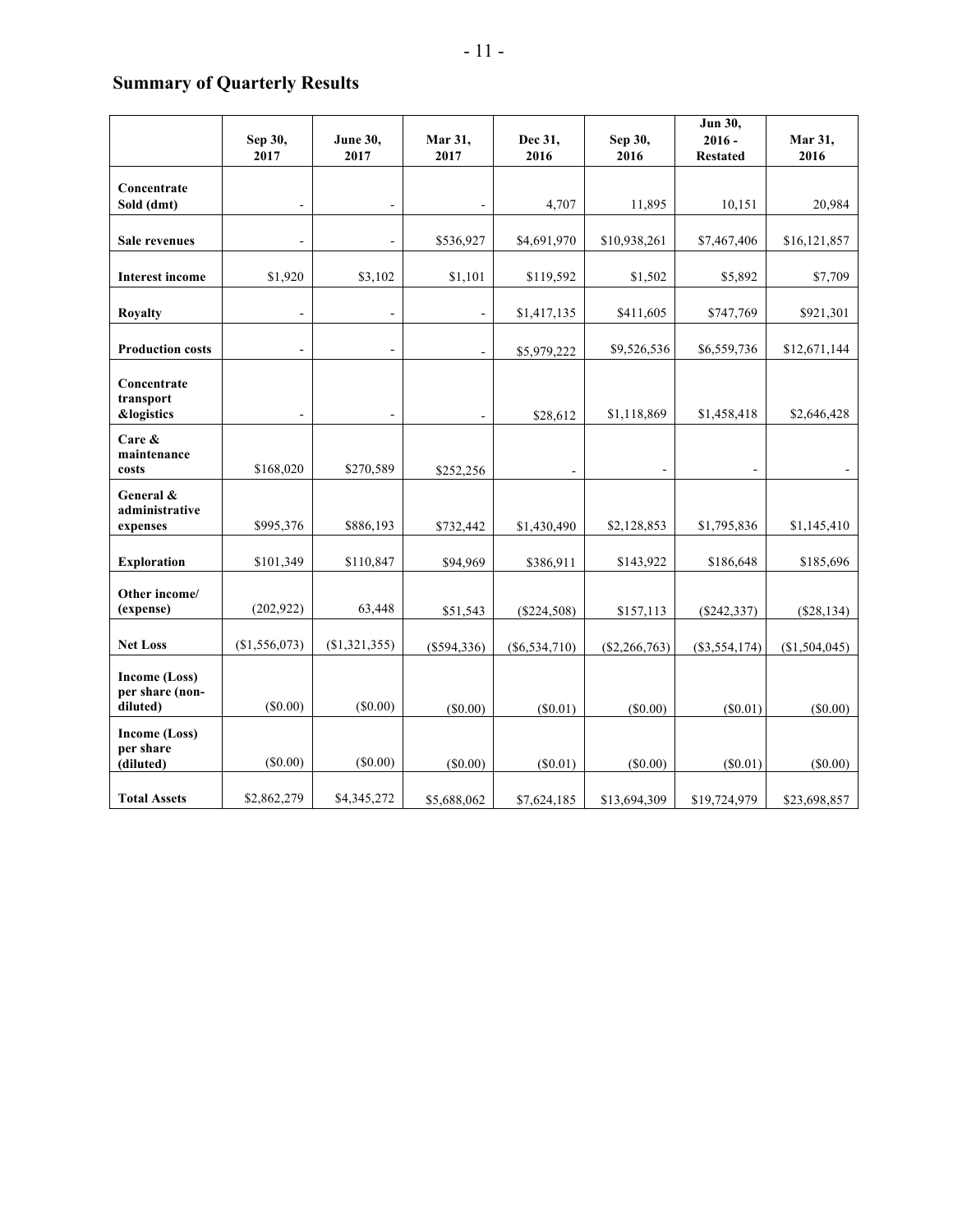|                                              | 2017              |             | 2016           |
|----------------------------------------------|-------------------|-------------|----------------|
| Revenue                                      | \$<br>536,927     | $\mathbf S$ | 34,527,523     |
| Costs of sales                               |                   |             |                |
| Production costs                             |                   |             |                |
| Mining production costs                      |                   |             | (12, 405, 571) |
| Processing costs                             |                   |             | (3, 531, 559)  |
| Other production costs                       |                   |             | (1,487,540)    |
| Depreciation and amortization                |                   |             | (10, 111, 091) |
| Changes in inventories of finished goods and |                   |             |                |
| work in process                              |                   |             | (1,221,655)    |
| Royalty                                      |                   |             | (2,080,676)    |
| Concentrate transport and logistics          |                   |             | (5,223,714)    |
|                                              | 536,927           |             | (1, 534, 283)  |
|                                              |                   |             |                |
| Care and maintenance costs                   |                   |             |                |
| Site, camp administrative costs              | (567, 115)        |             |                |
| Plant costs                                  | (77,266)          |             |                |
| Mining costs                                 | (1,238)           |             |                |
| Other costs                                  | (45,246)          |             |                |
| General administrative expenses              |                   |             |                |
| Salaries, wages and benefits                 | (1,161,013)       |             | (1,383,212)    |
| Taxes & fees                                 |                   |             | (1,320,170)    |
| Professional and regulatory                  | (432, 108)        |             | (1,345,834)    |
| Travel                                       | (89, 831)         |             | (195, 158)     |
| Office, administrative and share-based       |                   |             |                |
| compensation                                 | (931,060)         |             | (825, 725)     |
| Exploration                                  | (307, 165)        |             | (516, 266)     |
| Other expense                                | (87, 931)         |             | (113,359)      |
| Finance income                               | 6,123             |             | 15,106         |
| Finance expenses                             | (314, 842)        |             | (106,079)      |
| Operating loss for the period                | \$<br>(3,471,765) | \$          | (7,324,980)    |

The detailed operating results of the nine months ended September 30, 2017 and 2016 are as follows:

There were no shipments of concentrate in the first nine months of 2017, however revenue of \$0.5 million represents the adjusted revenue recorded for the final shipment based on mark-to-market prices as at December 31, 2016. In the same nine month period of 2016 revenues of \$34.5 million comprised eight shipments of nickel concentrate sales of 47,000 wmt.

Production costs:

The Ban Phuc mine moved to care and maintenance during the fourth quarter of 2014, as a result there have been no production costs during 2017.

• There were no mining production costs during the first nine months 2017 compared to \$12.4 million in the same 2016 period.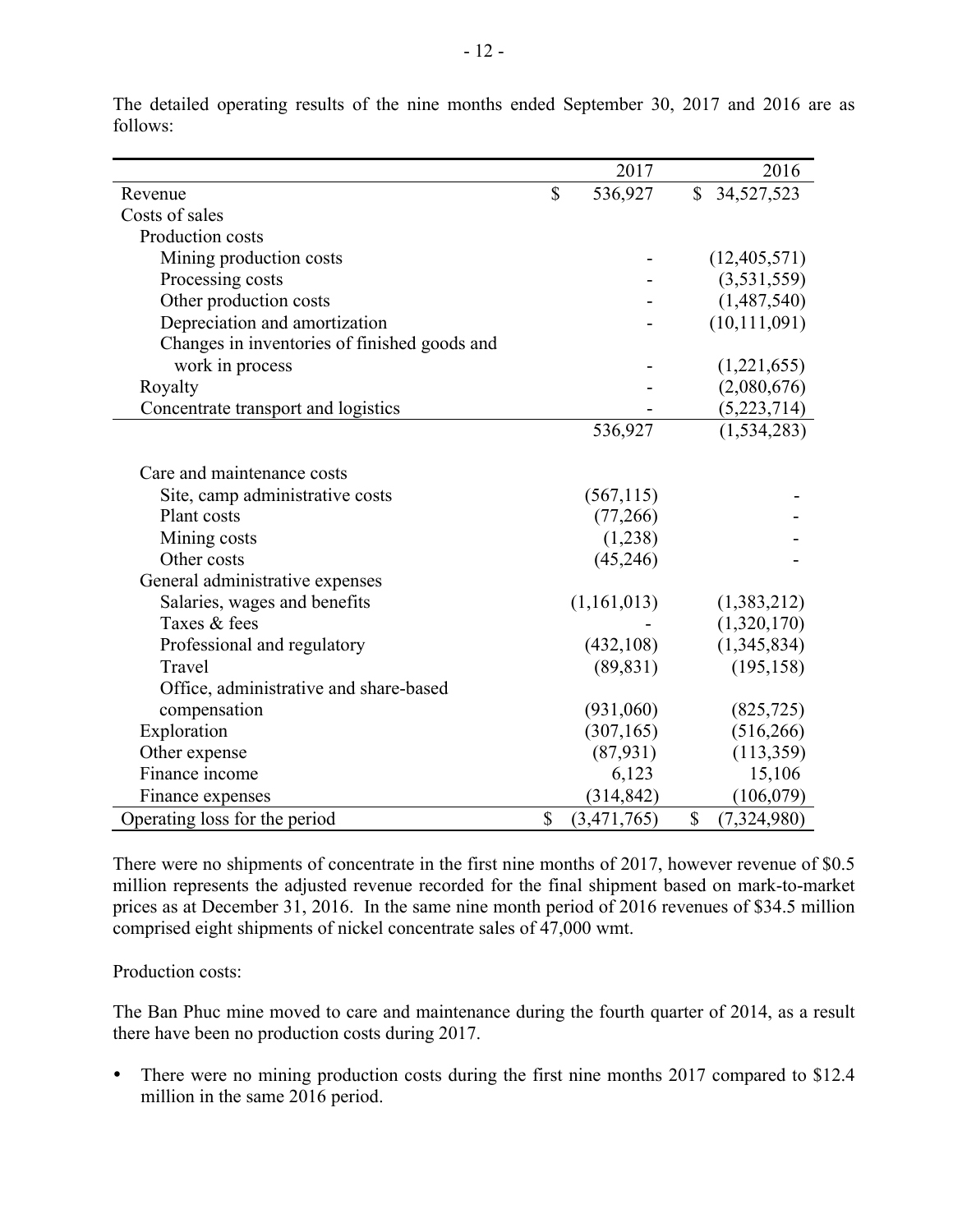- There were no processing costs in nine months ended September 30, 2017 compared to \$3.5 million in the same period 2016.
- 'Other' production costs include maintenance, health and safety, environment, logistics and site administration costs. There were no 'other' production costs in the first nine months of 2017 compared to \$1.5 million in the first none months of 2016.
- Depreciation and amortization expenses are calculated utilizing (i) straight-line method for building, machinery, motor vehicles, infrastructure, office furniture and equipment, licenses and franchises; and (ii) unit of production (UoP) based on actual ore mined in the month and remaining mineral reserve for plant and mine development. No production depreciation and amortization expense were incurred in nine months ended September 30, 2017 (nine months to September 30, 2016: \$10.1 million) as the production assets were fully depreciated by September 2016.
- Changes in inventories of finished goods and work in process represent net movement between the value of nickel concentrate produced and moved to stock and the value of nickel concentrate sold during the year. This cost was nil for nine months ended September 30, 2017 compared with \$1.2 million in the same 2016 period.
- The royalty payable to the Vietnamese Government is calculated at 10% of either (i) the value of nickel concentrate sale price less export tax, processing, bagging, road freight, customs and warehouse costs; or (ii) exploited ore quantity converted from sold nickel concentrate quantity and the royalty taxable minimum price (minimum price) of VND1,660,000/ore tonne. Whichever method generates a higher tax payable amount is applied. In 2015, the price realized for nickel concentrate decreased and the sales price less export tax, processing, bagging, road freight, customs and warehouse costs was lower than VND1,660,000/ore tonne, therefore the Company applied the minimum price. Royalty expense is recorded when revenue from the sale of nickel concentrate is recognized.

No royalty was recognized in the first nine months of 2017 while the royalty tax incurred in the first nine months of 2016 was \$2.1 million.

• Concentrate transport and logistics costs comprise in-land and sea freight costs related to the quantity of nickel concentrate sold. No concentrate transport and logistics costs were incurred in the nine months ended September 30, 2017, while \$5.2 million was recorded in the first nine months of 2016 reflecting eight shipments.

Care and maintenance costs:

Ban Phuc commenced recording care and maintenance costs January 1, 2017. For the first nine months of 2017 care and maintenance costs of \$0.69 million, included: (i) \$0.57 million site and camp administrative costs; and (ii) \$0.12 million for plant, mining and other care & maintenance costs.

General administrative expenses:

• Salaries, wages and benefits costs reduced to \$1.2 million in nine months ended September 30, 2017 from \$1.4 million in the same 2016 period, reflecting a reduced number of employees due to the change in production status.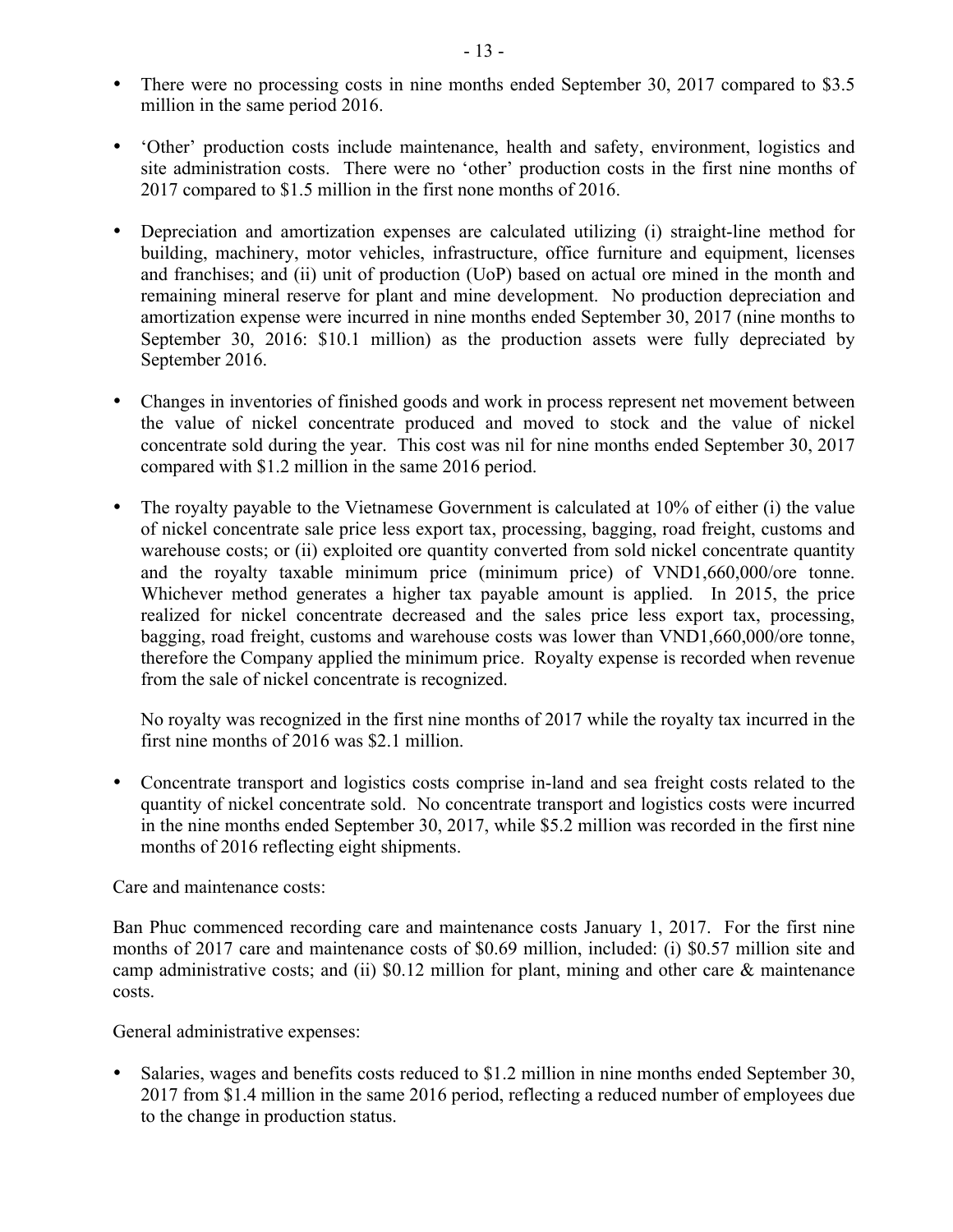- Taxes and fees include foreign contractor withholding tax ("FCT"), environment protection fees ("EPF") and amortized mining right grant fee ("MRGF"). EPF was calculated and MRGF was amortized based on actual ore mined during the year. Given there were no mining activities in first nine months of 2017, there were no related taxes and fees.
- Professional, regulatory and other fees drop to \$0.4 million in the nine months ended September 30, 2017 from \$1.3 million in the same 2016 period. The high fees in the nine months ended September 30, 2016 related to a strategic combination which was terminated.
- There was a decrease to \$0.09 million in travel expenses in the first nine months of 2017 from \$0.19 million in the same 2016 period reflecting consultancy travel costs and contract completion departure costs for management personnel.
- Office, administrative and share-based compensation costs increased slightly to \$0.93 million in the first nine months of 2017 from \$0.83 million in the same 2016 period, mainly due to the accrual of executive compensation which will be paid by way of common shares.

Exploration costs decreased to \$0.31 million in the first nine months of 2017 from \$0.52 million in the same 2016 period due to limited exploration activities and reduced headcount.

Other expense of \$0.1 million represents the gain realized from the sales of scrap metal at the mine-site.

Financial expenses primarily include unrealized foreign exchange loss incurred when the Company converts U.S. cash balances into Canadian dollars, and FCT of intercompany loan interest expenses. Financial expenses increased to \$0.31 million in the first nine months of 2017 from \$0.11 million in the same period in 2016, reflecting increased cash balance in US dollar as at September 30, 2017 and the increased loan interest rate in first nine months of 2017 in comparison with the same 2016 period.

## **SIGNIFICANT ACCOUNTING POLICIES AND ESTIMATES**

In the application of the group's accounting policies, which are described in Note 3 of the notes to the consolidated financial statements, management is required to make judgments, estimates, and assumptions about carrying values of assets and liabilities that are not readily apparent from other sources. The estimates and associated assumptions are based on historical experience and various other factors that are believed to be reasonable under the circumstances, the results of which form the basis of making the judgments. Actual results may differ from these estimates.

The estimates and underlying assumptions are reviewed on an ongoing basis. Revisions to accounting estimates are recognized in the period in which the estimate is revised if the revision affects only that period or in the period of the revision and future periods if the revision affects both current and future periods.

The following are the critical judgments that management has made in the process of applying the group's accounting policies and that have the most significant effect on the amounts recognized in the Financial Statements:

## **Basis of presentation**

The consolidated financial statements of the Company have been prepared in accordance with International Accounting Standards ("IAS 34") "Interim Financial Reporting". The consolidated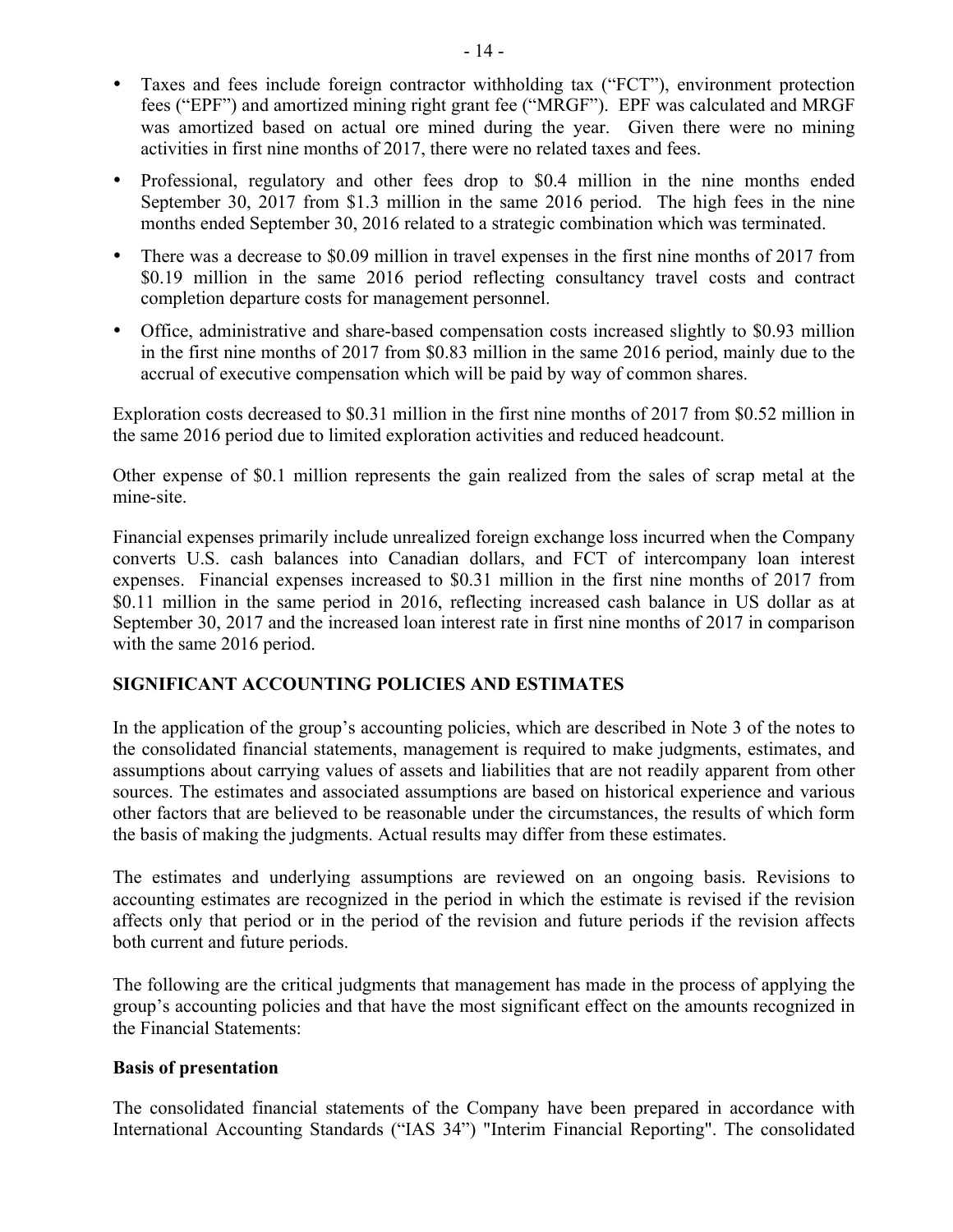financial statements include the accounts of the Company and its wholly owned subsidiaries, AMR Nickel and Asian Nickel Exploration Limited and its 90% owned BPNM joint venture which is fully consolidated. The Company's presentation currency is Canadian dollars. The functional currency of AMR and its subsidiaries AMR Nickel Limited and Asian Nickel Exploration Limited is the Canadian dollar, while the U.S dollar is the functional currency of its subsidiary BPNM.

## **Going Concern**

Given the sustained low nickel price environment and forecasted nickel prices, the Ban Phuc mine was placed on care and maintenance at the start of the 2016 fourth quarter. The exploration potential at Ban Phuc remains a key strategic opportunity in the overall growth plan for AMR's Ban Phuc projects and remains the key focus for AMR's growth plan which includes a significant disseminated resource that is not economic at current nickel prices. There can be no assurance that the Company will restart the Ban Phuc mine and generate positive cash flow in future periods. Should the Company not be able to continue as a going concern, adjustments to the carrying values and classification of its assets and liabilities would be required, and these adjustments could be material.

As at September 30, 2017, the Company had cash and cash equivalents of \$1.5 million and \$4.1 million negative working capital. During the quarter ended September 30, 2017, the Company sustained a net loss of \$1.5 million and had an accumulated deficit of \$147.4 million. Whether the Company will be able to restart the Ban Phuc mine and generate positive cash flow is uncertain and depends on numerous factors, including but not limited to nickel prices and potential for identifying and developing further mineral resources. The Company intends to seek financing to address the working capital deficiency and fund further exploration of the Ban Phuc property. These factors indicate the existence of a material uncertainty that casts significant doubt about the Company's ability to continue as a going concern.

The business of mining and exploring for minerals involves a high degree of risk and there can be no assurance that current operations, including explorations programs, will result in profitable mining operations. The recoverability of the carrying value of exploration and development properties and the Company's continued existence is dependent upon the preservation of its interest in the underlying properties, the discovery of economically recoverable reserves, the achievement of profitable operations, the ability of the Company to raise additional financing, if necessary, or alternatively upon the Company's ability to dispose of its interest on an advantageous basis. Changes in future conditions could require material write-downs of the carrying values.

## **Asset Impairment**

The Company's mining and processing assets were fully amortized or impaired as at September 30, 2016.

To determine fair value, management assesses the recoverable amount of the assets using the net present value of expected future cash flows. The assessment of fair values requires the use of judgments and assumptions for estimated recoverable production, long term commodity prices, discount rates, rehabilitation costs, future capital requirements and operating performance. Changes in any of these judgments or assumptions could result in a significant difference between the carrying amount and fair value of these assets.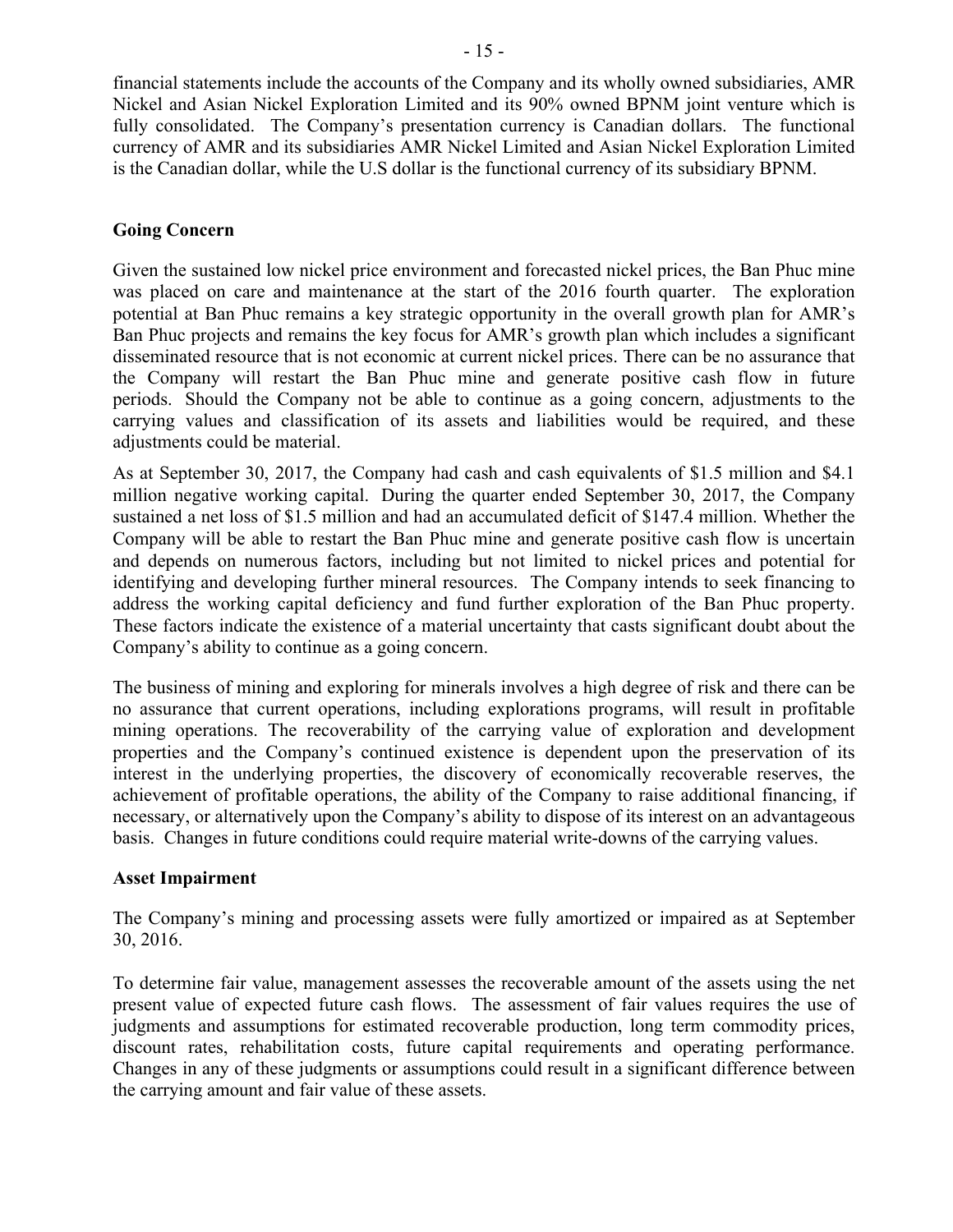## **Provision for rehabilitation costs**

The Company is required to decommission, rehabilitate and restore mines and processing sites at the end of their producing lives to a condition acceptable to the relevant authorities. The provision has been calculated taking into account the estimated future obligations including the costs of dismantling and removal of facilities, restoration and monitoring of the affected areas. The provision for future restoration costs is the estimate agreed with the expenditure required to settle the restoration obligation at the reporting date.

At September 30, 2017, there was a provision for rehabilitation of \$405,768 (December, 2016: \$436,549). As of September 30, 2017, the Company has deposited with Vietnam Government \$342,254 (December 31, 2016: \$336,843) as an advance deposit for future closure and rehabilitation expenditures.

## **Ore reserve estimates**

Estimates of recoverable quantities of reserves include assumptions on commodity prices, exchange rates, discount rates and production costs for future cash flows. It also involves assessment and judgment of difficult geological models. The economic, geological and technical factors used to estimate ore reserves may change from period to period. Changes in ore reserves affect the carrying values of mine properties, property, plant and equipment and the provision for rehabilitation assets. Ore reserves are integral to the amount of depreciation and amortization that will be charged to the Consolidated Statement of Operations and Comprehensive Loss.

## **Share-based compensation**

The Company has a share option plan, under which the fair value of all share-based awards is estimated using the Black-Scholes Option-Pricing Model at the grant date and amortized over the vesting periods. An individual is classified as an employee when the individual is an employee for legal or tax purposes or provides services similar to those performed by a direct employee, including directors of the Company. Share-based payments to non-employees are measured at the fair value of the goods or services received or the fair value of the equity instruments issued if it is determined the fair value of the goods or services cannot be reliably measured and are recorded at the date the goods or services are received. The amount recognized as an expense is adjusted to reflect the number of awards expected to vest.

Upon the exercise of the share purchase options, consideration paid together with the amount previously recognized in the share-based payment reserve is recorded as an increase to share capital. Charges for share purchase options that are forfeited before vesting are reversed from the share-based payments reserves. For those share purchase options that expire or are forfeited after vesting, the amount previously recorded in share-based payments reserve is transferred to deficit.

During the third quarter of 2017 the Company recognized share-based compensation expense in the amount of \$157,341 (Q3 2016: nil).

## **Off-Balance Sheet Arrangements**

The Company does not have any off-balance sheet arrangements at September 30, 2017.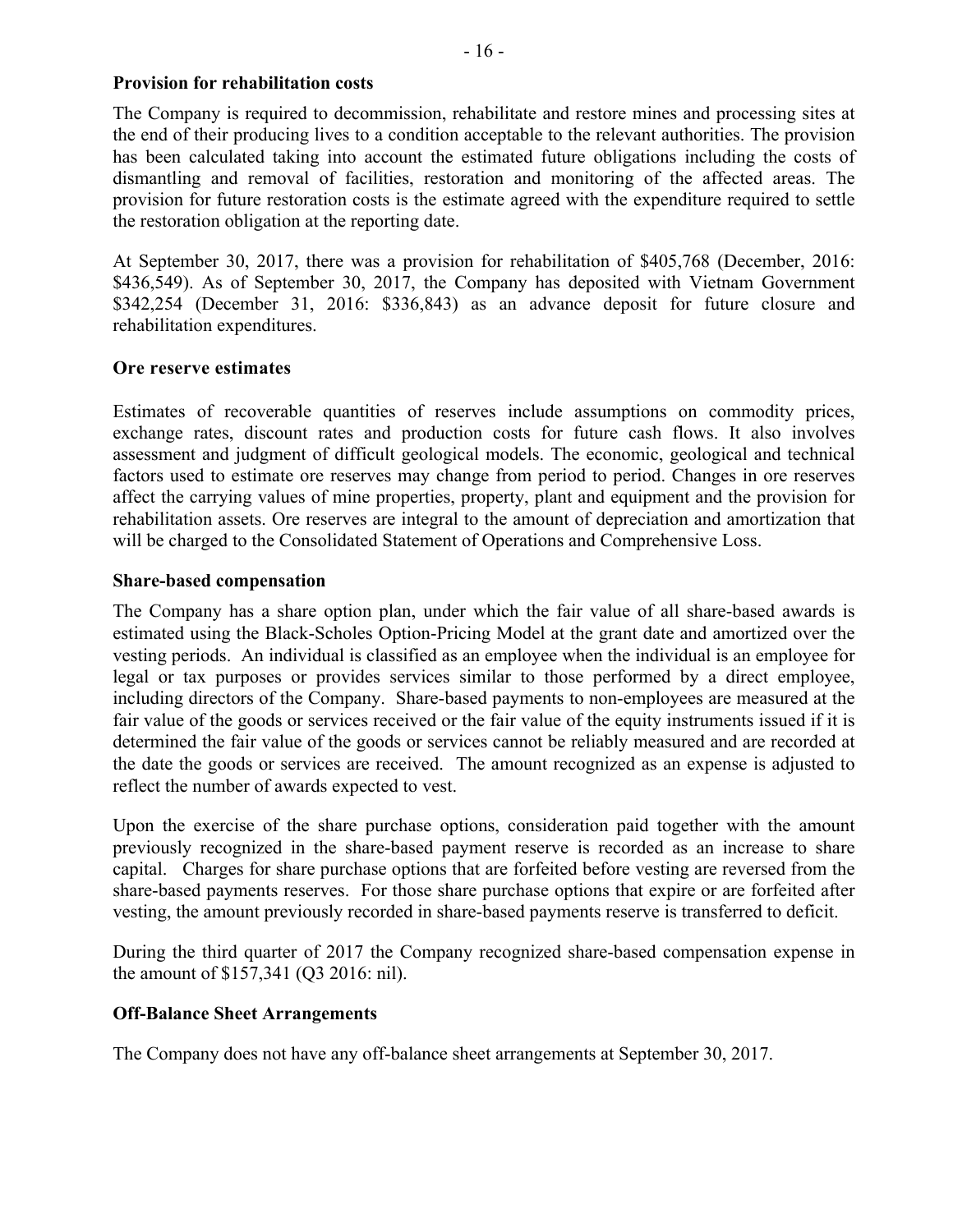## **Future Accounting Policies**

There were no new standards effective January 1, 2017 that had a material impact on the Company's consolidated financial statements. The Company has not early adopted any other standard, interpretation or amendment in the consolidated financial statements that have been issued, but not yet effective.

A number of new standards, amendments to standards and interpretations, are not yet effective for the year ended December 31, 2017, and have not been applied in preparing these consolidated financial statements. The following pronouncements are considered by the Company to be the most significant of several pronouncements that may affect the consolidated financial statements in future periods.

## IFRS 9, *Financial Instruments ("IFRS 9")*

IFRS 9 will replace the multiple classification and measurement models in IAS 39, *Financial Instruments: Recognition and Measurement*, with a single model that has only two classification categories: amortized cost and fair value. The new standard also requires a single impairment method to be used, provides additional guidance on the classification and measurement of financial liabilities, and provides a new general hedge accounting standard.

The mandatory effective date has been set for January 1, 2018, however early adoption of the new standard is permitted. The Company does not intend to early adopt IFRS 9. The Company is currently evaluating the impact of IFRS 9 on its consolidated financial statements.

## IFRS 15, *Revenue from Contracts with Customers ("IFRS 15")*

IFRS 15 is effective for fiscal years commencing on or after January 1, 2018 and will replace IAS 18, *Revenue* and a number of revenue related standards and interpretations. IFRS 15 contains a single model that applies to contracts with customers and two approaches to recognizing revenue: at a point in time or over time. The model features a contract-based five-step analysis of transactions to determine whether, how much and when revenue is recognized. New estimates and judgmental thresholds have also been introduced, which may affect the amount and/or timing of revenue recognized.

The Company intends to adopt IFRS 15 in its consolidated financial statements for the annual period beginning on January 1, 2018. The Company is currently evaluating the impact of IFRS 15 on its consolidated financial statements.

## IFRS 16, *Leases ("IFRS 16")*

On January 13, 2016, the IASB published a new standard, IFRS 16, eliminating the current dual accounting model for lessees, which distinguishes between on-balance sheet finance leases and off-balance sheet operating leases. Under the new standard, a lease becomes an on-balance sheet liability that attracts interest, together with a new right-of-use asset. In addition, lessees will recognize a front-loaded pattern of expense for most leases, even when cash rentals are constant. IFRS 16 is effective for annual periods beginning on or after January 1, 2019, with earlier adoption permitted. The Company is currently evaluating the impact of IFRS 16 on its consolidated financial statements.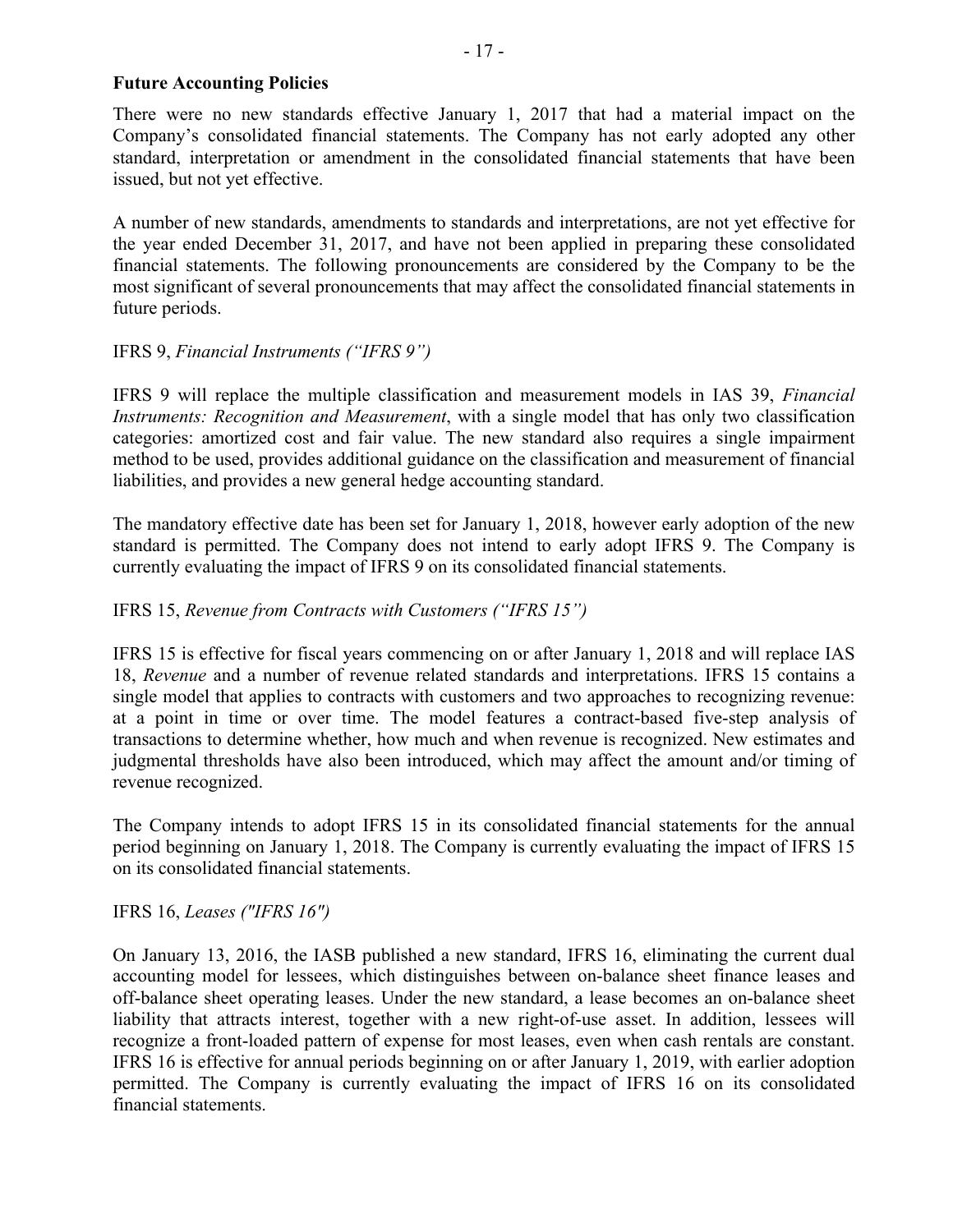On January 19, 2016, the IASB issued Recognition of Deferred Tax Assets for Unrealized Losses as an amendment to IAS 12. The amendments clarify that the existence of a deductible temporary difference depends solely on a comparison of the carrying amount of an asset and its tax base at the end of the reporting period, and is not affected by possible future changes in the carrying amount or expected manner of recovery of the asset. The amendments apply retrospectively for annual periods beginning on or after January 1, 2017 with early adoption permitted.

## IFRS 2, *Share-Based Payment* (Amendments)

On June 20, 2016, the IASB issued amendments to IFRS 2 clarifying how to account for certain types of share-based payment transactions. The amendments provide requirements on the accounting for: the effects of vesting and non-vesting conditions on the measurement of cashsettled share-based payments; share-based payment transactions with a net settlement feature for withholding tax obligations; and a modification to the terms and conditions of a share-based payment that changes the classification of the transaction from cash-settled to equity-settled.

The amendments apply for annual periods beginning on or after January 1, 2018. As a practical simplification, the amendments can be applied prospectively. Retrospective, or early, application is permitted if information is available without the use of hindsight. The Company intends to adopt the amendments to IFRS 2 in its consolidated financial statements for the annual period beginning on January 1, 2018. The Company is currently evaluating the impact of amendments to IFRS 2 on its consolidated financial statements.

## **TRANSACTIONS WITH RELATED PARTIES**

## **Directors**

Directors fees recognized in Q3 2017 were \$26,831 (Q3 2016: Nil).

## **Key management**

Salary expense incurred and accrued to key management persons during the third quarter of 2017 totalled \$99,908 (Q3 2016: \$215,695).

## **Pala Investment Limited**

During 2012 Pala Investment Limited (Pala) became a controlling shareholder of the Company.

On May 25, 2012, Pala purchased 108,333,333 units of the Company for gross proceeds of \$6,500,000. Each unit consisted of one common share and one half of one common share purchase warrant which entitles Pala to purchase one common share at a price of \$0.10 until May 25, 2017. Concurrently with this private placement, Pala purchased 49,481,600 AMR shares from the previous controlling shareholder. Following these transactions two Pala nominees were appointed to the Company's board of directors.

On December 18, 2012 Pala purchased 150,000,000 common shares of the Company under a private placement.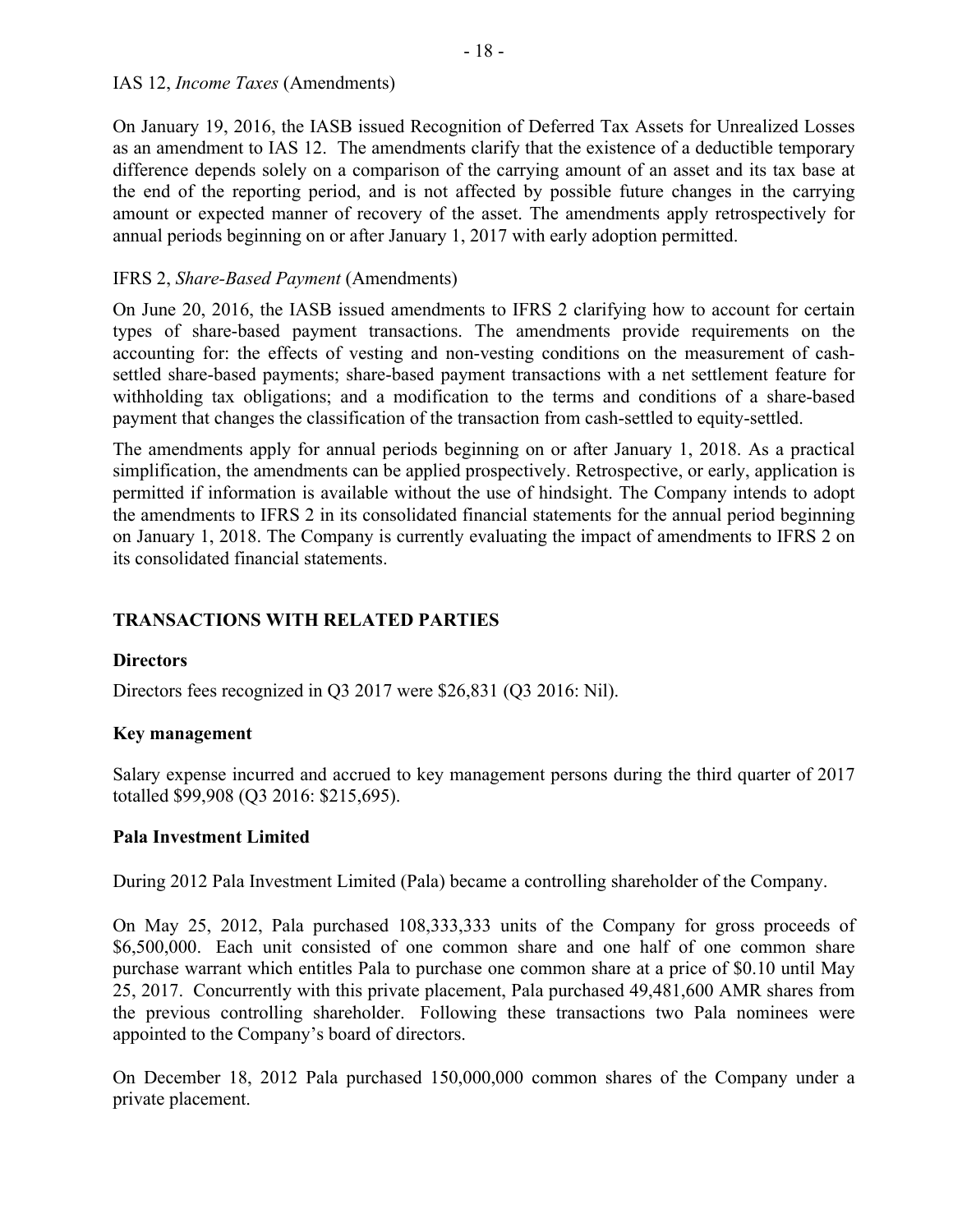On December 20, 2012 Pala announced that they had purchased 25,891,581 shares of the Company by way of a share purchase agreement with a third party.

On March 28, 2013 Pala purchased 158,845,081 common shares of the Company pursuant to the excise of it basic subscription privilege in full under the Company's rights offering. In addition Pala purchased 77,262,232 common share of the Company pursuant to a standby commitment provided as part of the rights offering. Subsequent to these purchases Pala owned and controlled, directly or indirectly 569,813,827 common shares of the Company.

## **RISK FACTORS**

Because of the nature of its business, the operations of the Company are subject to a number of risks, including the following, any one or all of which could have a material adverse effect on the Company and its business:

## **Dependence on the Ban Phuc Nickel Project**

AMR is primarily focused on the development of the Ban Phuc mine. AMR does not own any significant assets other than those related to AMR's ownership interest in the mine which is AMR's only mineral property and represents AMR's only immediate potential for future generation of revenues. Unless AMR acquires additional property interests, any adverse developments affecting the mine could have a material adverse effect upon AMR and would materially and adversely affect the potential mineral resource production, profitability, financial performance and results of operations of AMR.

## **Mine Life**

Due to the continued low nickel price management have assessed the economic viability of the mining operations and placed Ban Phuc into care and maintenance effective the start of Q4 2016.

## **Risk of the Revocation of Licences and Permits**

Any failure to comply strictly with applicable laws, regulations and local practices relating to mineral rights applications, including for exploration permits and exploitation or mining licenses, and tenure, could result in loss, reduction or expropriation of entitlements, the imposition of additional local or foreign parties as joint venture partners with carried or other interests or enforcement actions against us, including orders issued by regulatory or judicial authorities causing operations to cease or be curtailed, and may include corrective measures requiring capital expenditures, installation of additional equipment, or remedial actions. Furthermore, no assurance can be given that new rules and regulations will not be enacted or that existing rules and regulations will not be applied in a manner, which could limit or curtail production or development. Amendments to current laws and regulations governing operations and activities or mining and milling or more stringent implementation thereof could have a material adverse impact on us.

The occurrence of these various factors and uncertainties cannot be predicted and any of them could have an adverse effect on our operations or profitability.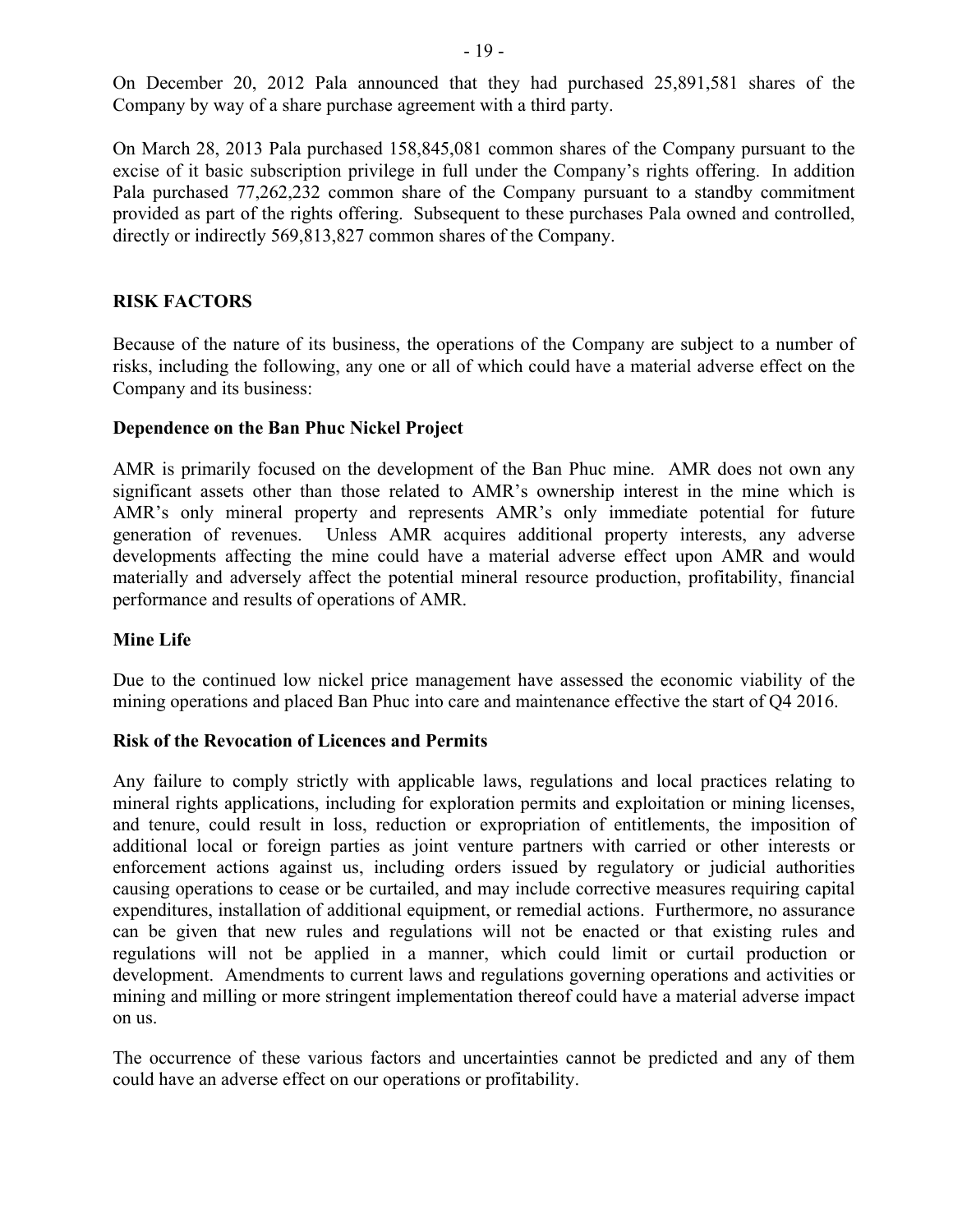## **Additional funding requirements**

Further exploration and development by the Company will depend upon the Company's ability to obtain necessary permits and also financing through the joint venturing of projects, equity financing, debt financing or other means. There is no assurance that the Company will be successful in obtaining the required permits, financing or obtaining such financing on acceptable terms. Failure to obtain required financing on a timely basis or on acceptable terms could have a material adverse effect on the Company's financial conditions, results of operations and liquidity and could cause the Company to forfeit all of parts of its property and reduce or terminate its operations.

Sales of substantial amounts of the Common Shares, or the availability of such Common Shares for sale, could adversely affect the prevailing market prices for the Company's securities. A decline in the market prices of the Company's securities could impair its ability to raise additional capital through the sale of new Common Shares should the Company desire to do so.

AMR may incur substantial costs in pursuing future capital requirements, including investment banking fees, legal fees, accounting fees, securities law compliance fees, printing and distribution expenses and other costs. The ability to obtain needed financing may be impaired by such factors as the capital markets (both generally and in the nickel industry in particular), the location of the Project in Vietnam and the price of nickel on the commodities markets (which will impact the amount of asset-based financing available) and/or the loss of key management personnel. Further, if the price of nickel on the commodities markets decreases, AMR may be required to reduce the scope of its operations or anticipated expansion, forfeit its interest in some or all of its properties, incur financial penalties or reduce or terminate its operations.

## **The Company has entered into an off-take agreement with a single customer for all of the production from the Project.**

In April 2008, BPNM entered into the Off-Take Agreement for all of the concentrate production from the Project from the currently defined resources. Jinchuan is a large Chinese enterprise. As of January 9, 2017 the Company has settled up to and including shipment 42, with no further settlements remaining. The Off-Take Agreement also granted Jinchuan a first refusal option on additional nickel concentrates that BPNM may produce from new projects other than the Project. AMR is working with Jinchuan under the conditions of the current Off-Take Agreement now that Ban Phuc Nickel has moved into Care and Maintenance phase.

## **AMR may not meet its future production targets or its cost estimates**

The ability of the Ban Phuc mine to have future nickel production is dependent on the successful development of mines and/or expansion of mining operations in the future which rely on the accuracy of predicted factors including capital and operating costs, metallurgical recoveries, reserve estimates, and future prices, as well as accurate feasibility studies, acquisition of land and surface rights and issuance of necessary permits/approvals. Actual production and costs may vary from the estimates for a variety of reasons such as estimates of grade, tonnage, dilution and metallurgical and other characteristics of the ore varying in the actual ore mined, revisions to mine plans, risks and hazards associated with mining, adverse weather conditions, unexpected labor shortages or strikes, equipment failures and other interruptions in production capabilities. Production costs in the future may also be affected by increased stripping costs, increases in level of ore impurities, labor costs, raw material costs, inflation and fluctuations in currency exchange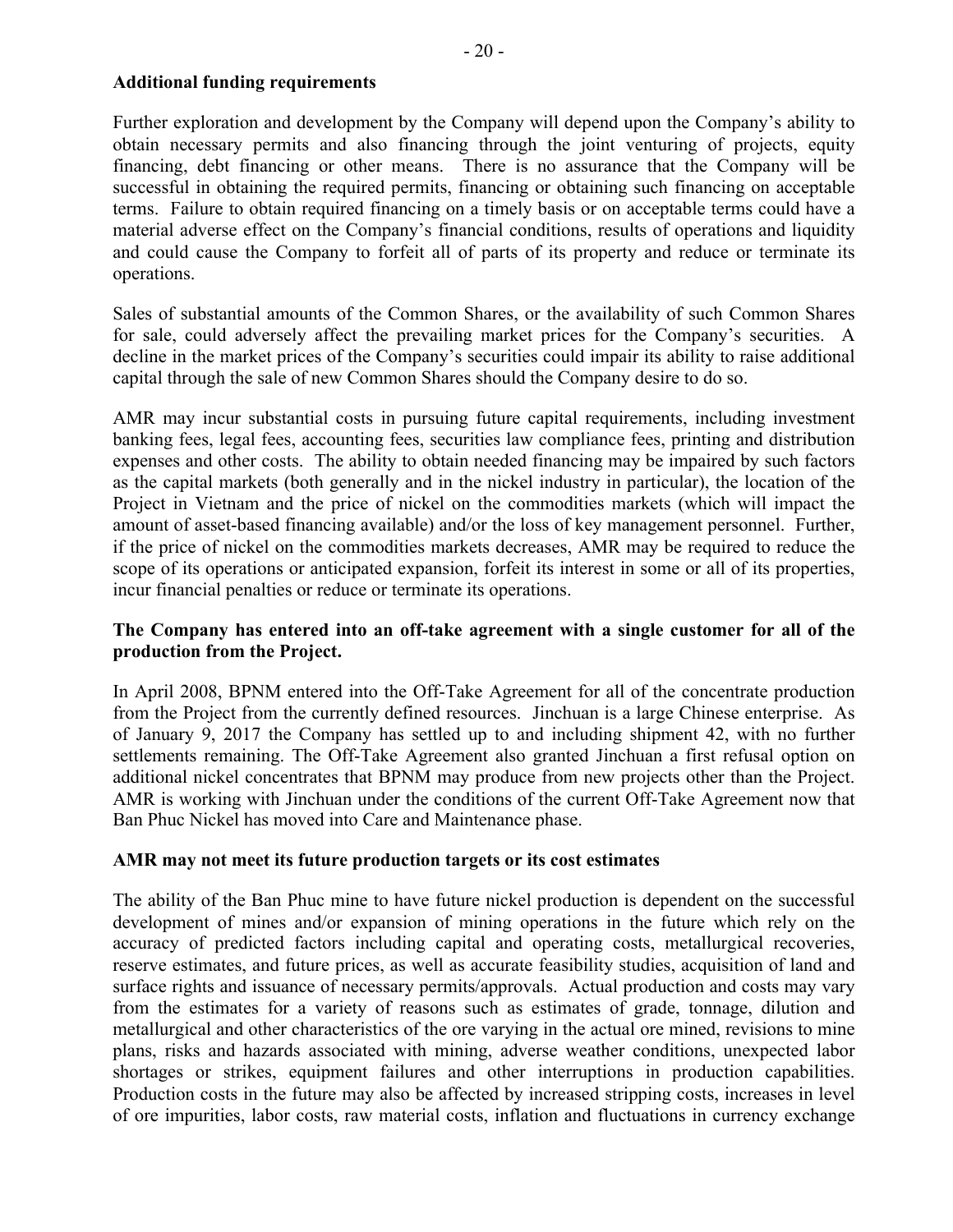## **Mining operations are vulnerable to supply chain disruptions**

AMR's future operations could be adversely affected by shortages of, as well as lead times to deliver, strategic spares, critical consumables and mining equipment. In the past, other mining companies have experienced shortages in critical consumables, particularly as production capacity in the global mining industry has expanded in response to increased demand for commodities, and it has experienced increased delivery times for these items. Shortages of strategic spares, critical consumables or mining equipment, could in the future, result in production delays and productions shortfalls, and increases in prices could result in an increase in both operating costs and the capital expenditure to maintain and develop mining operations.

AMR and other nickel mining companies, have influence over manufacturers and suppliers of these items. In certain cases, there may be only limited suppliers for certain strategic spares, critical consumables or mining equipment who command superior bargaining power relative to AMR, or it could at times face limited supply or increased lead time in the delivery of such items.

If AMR experiences shortages, or increased lead times in delivery of strategic spares, critical consumables or mining equipment, its future results of operations and financial condition could be adversely affected.

## **Political Risk and Economic Instability**

AMR's exploration, development and future operation activities occur in Vietnam. As such, AMR may be affected by possible political or economic instability in Vietnam. There can, for example, be no assurance that future political and economic conditions in Vietnam will not result in the government adopting policies respecting foreign ownership and development of interests in mineral resources, which could be adverse to the Company's interests or profitability. The risks include, but are not limited to, terrorism, military repression, fluctuations in currency exchange rates and high rates of inflation. Changes in resource development or investment policies or shifts in political attitude in Vietnam may prevent or hinder AMR's business activities and render the Project unprofitable by preventing or impeding future property exploration, development or mining. Operations may be affected in varying degrees by government regulations with respect to restrictions on production, price controls, export controls, restrictions on repatriation of earnings, royalties and duties, income taxes, nationalization of property or businesses, expropriation of property, maintenance claims, environmental legislation, land use, land claims of local people, water use and mine safety. The laws on foregoing investment and mining are still evolving in Vietnam and it is not known how they will evolve. In particular, the current law on minerals allows the government to announce areas where mining activities are prohibited (or temporarily prohibited) for reasons of national defense, security, protection of historical or cultural sites, scenery or other public interests, subject only to providing fair and equitable treatment in respect of damage caused where mineral activities are being legally conducted therein. The effect of these factors cannot be accurately predicted.

## **Vietnamese tax laws are open to interpretation and, with respect to mining and refining, there are no clear precedents to properly guide AMR's tax policies**

Management of AMR considers that AMR has made adequate provision for tax liabilities to the Vietnamese national, provincial and local authorities based on correspondence with such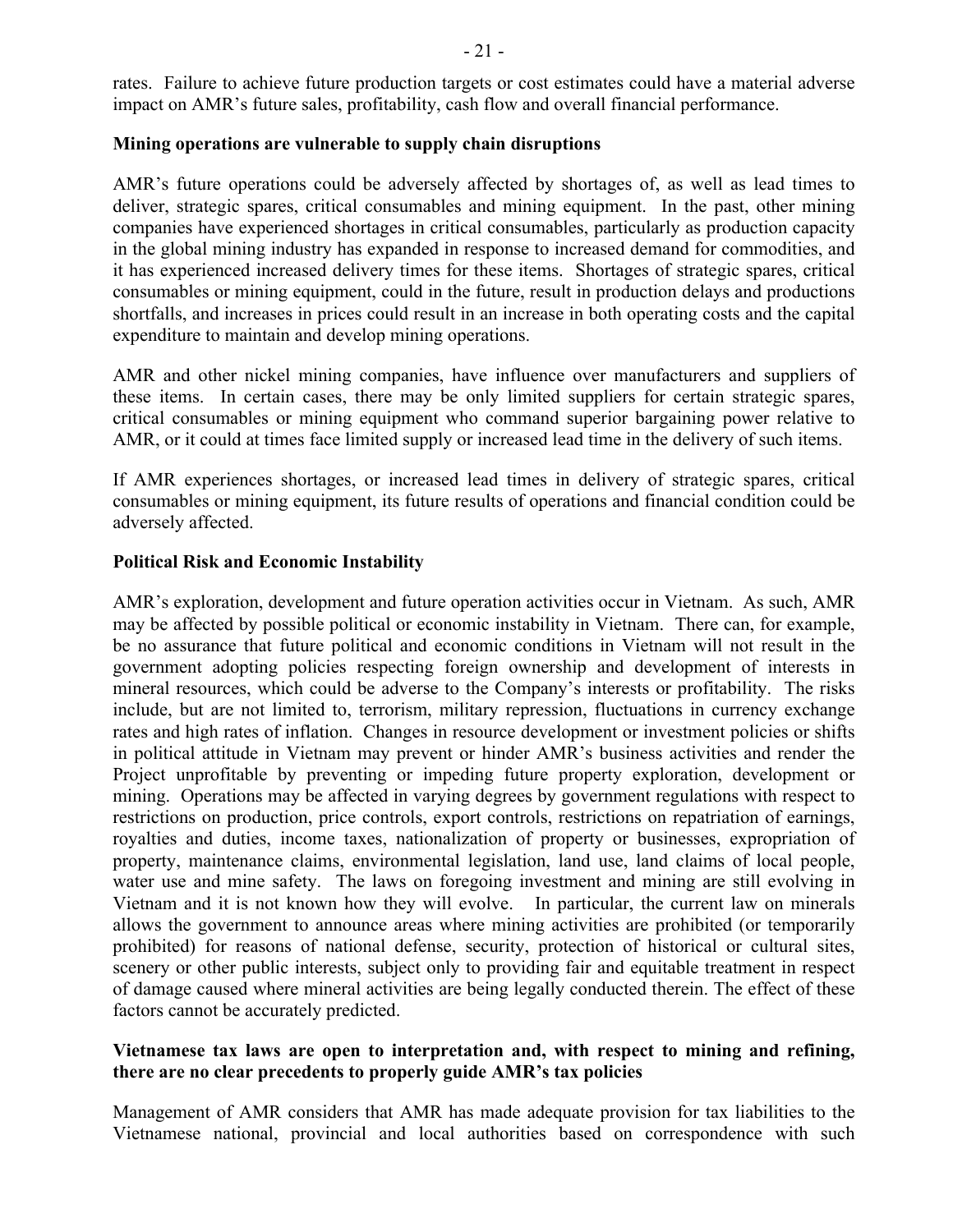authorities and on external advice received. However, because Vietnam's tax laws, especially with respect to mining and refining are evolving and open to interpretation, there is a risk that material additional and/or back-dated taxes and penalties may be levied on AMR, which could adversely impact its results of operations and financial condition of AMR.

## **Mining, processing, development and exploration activities depend, to one degree or another, on adequate infrastructure.**

Reliable roads, bridges, power sources and water supply are important determinants, which affect capital and operating costs. AMR's inability to secure adequate water and power resources, as well as other events such as unusual or infrequent weather phenomena, sabotage, government or other interference in the maintenance or provision of such infrastructure could adversely affect AMR's operations, financial condition and results of operations.

## **AMR is dependent on outside parties for the conduct of its business**

AMR has relied upon consultants, engineers and other service providers and intends to rely on these parties for development, construction, and operating expertise. Substantial expenditures are required to construct mines to establish mineral reserves through drilling, to carry out environmental and social impact assessments, to develop metallurgical processes to extract metal from ore and, in the case of new exploration, to develop the exploration and plant infrastructure at any particular site. If such parties' work is deficient or negligent or is not completed in a timely manner, it could have a material adverse effect on the Project.

## **Exchange rates**

The profitability of AMR may decrease when affected by fluctuations in the foreign currency exchange rates between the United States dollar, the Canadian dollar, the Australian dollar and the Vietnamese dong. Exchange rate fluctuations affect the costs of development activities that AMR incurs in United States dollars, Australian dollars and Vietnamese dong. AMR does not currently take any steps to hedge against currency fluctuations.

Certain directors and officers may have conflicts of interest.

Certain of the directors and officers of AMR are engaged in, and will continue to engage in, other business activities on their own behalf and on behalf of other companies, including activities involving mining and mineral exploration, and, as a result of these and other activities, such directors and officers of AMR may become subject to conflicts of interest. The BCBCA provides that in the event that a director has an interest in a contract or proposed contract or agreement, the director shall disclose his interest in such contract or agreement and shall refrain from voting on any matter in respect of such contract or agreement unless otherwise provided under the BCBCA. To the extent that conflicts of interest arise, such conflicts will be resolved in accordance with the provisions of the BCBCA.

## **Illiquid market for AMR's securities**

AMR shares are highly illiquid and cannot be easily sold in the market without significant risk of a loss in value. Further contributing to AMR's illiquidity, is the fact that a small group of shareholders currently hold over 88% of its Common Shares. There can be no assurance that an active market for AMR's securities will develop. In addition, the market price of the securities of AMR at any given point in time may not accurately reflect the long-term value of AMR.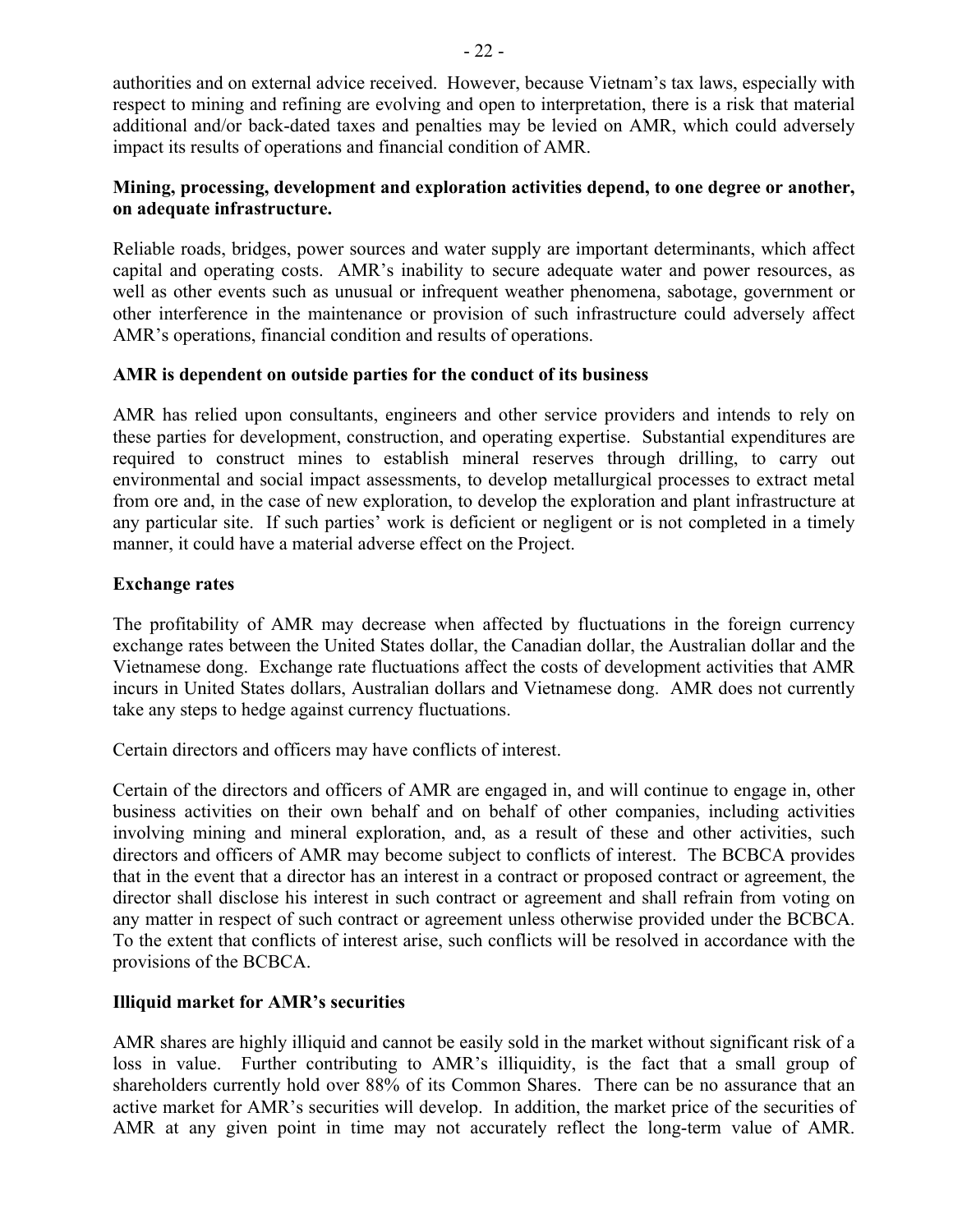## **Significant Shareholder**

At the date of this report, Pala has control over AMR and its interests may conflict with those of other shareholders. Pala owns, directly 569,813,827 Common Shares, representing approximately 72.2% of the issued and outstanding Common Shares on a non-diluted basis. Pala has a significant influence in any matter coming before a vote of shareholders and Pala alone will be in a position to prevent approval of certain matters requiring shareholder approval. Investors should be aware that votes in respect of the Common Shares may be significantly influenced by a small group of insiders as detailed in the table below. Pala is also able to effect certain fundamental changes to AMR in accordance with the BCBCA because it is able to, on its own, meet the applicable 66 2/3% voting threshold for shareholder approval to effect such changes.

| <b>Shareholder</b>                                  | <b>Number of Common</b><br>Shares <sup>(1)</sup> | <b>Percentage of Common</b><br><b>Shares Outstanding</b> |
|-----------------------------------------------------|--------------------------------------------------|----------------------------------------------------------|
| Pala Investments Limited                            | 569,813,827                                      | 72.2%                                                    |
| Melior Resource Inc                                 | 47,272,727                                       | $6.0\%$                                                  |
| Lion Selection Group Limited <sup>(2)</sup>         | 39,950,288                                       | $5.1\%$                                                  |
| Malaysia Smelting Corporation Berhad <sup>(3)</sup> | 31,297,661                                       | $4.0\%$                                                  |
| Total                                               | 688,334,503                                      | 87.3%                                                    |

**Notes:**

(1) Based on information posted on SEDI as of November 27, 2017.

- (2) Of the 39,950,288 Common Shares, 16,666,666 are held by Lion Selection Group Limited and 23,283,622 are held by its affiliate Asian Lion Limited, an entity which is controlled by Lion Selection Group Limited.
- (3) Pala has a right of first refusal to purchase the Common Shares held by MSC, which if exercised would bring Pala's ownership to 601,111,488 Common Shares, representing approximately 76.2% on a non-diluted basis.

## **Mining industry**

The exploration for and development of mineral deposits involves significant risks, which even a combination of careful evaluation, experience and knowledge may not eliminate. While the discovery of a mineral deposit may result in substantial rewards, few properties that are explored are ultimately developed into producing mines. Major expenses may be required to locate and establish mineral reserves, to develop metallurgical processes and to construct mining and processing facilities at a particular site. It is impossible to ensure that the activities currently planned by the Company will result in profitable commercial mining operations. Whether a mineral deposit will be commercially viable depends on a number of factors, some of which are: the particular attributes of the deposit, such as size, grade and proximity to infrastructure; metal prices, which are highly cyclical; and government regulations, including regulations relating to prices, taxes, royalties, land tenure, land use, importing and exporting of minerals and environmental protection. The exact effect of these factors cannot accurately be predicted, but in combination they could result in the Company not receiving an adequate return on invested capital.

The Company's activities are subject to all the hazards and risks normally encountered in the exploration for, and development and production of minerals, including unusual and unexpected geologic formations, seismic activity, rock bursts, cave-ins, flooding and other conditions involved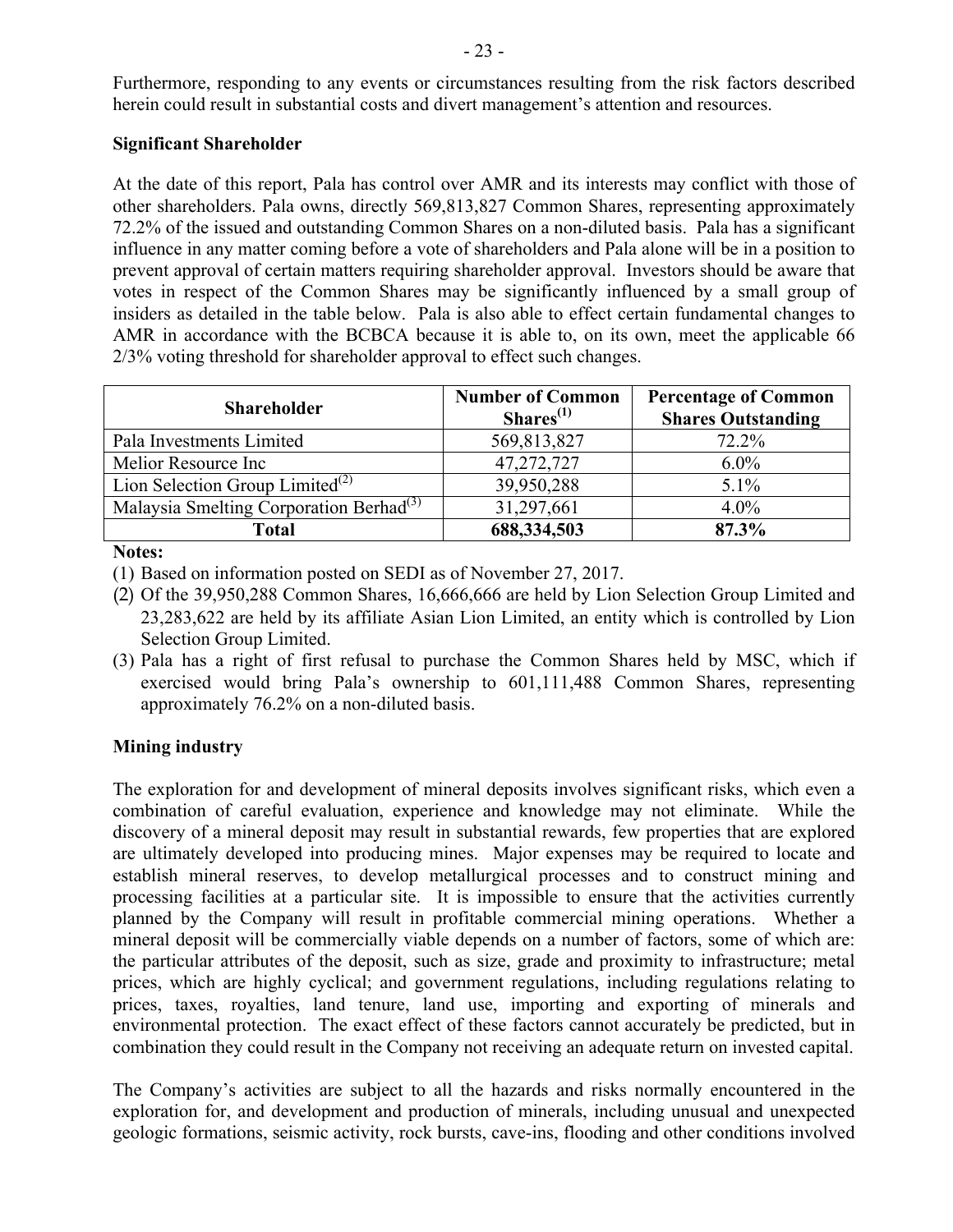in the drilling and removal of material, any of which could result in damage to, or destruction of, mines and other producing facilities, damage to life or property, environmental damage and possible legal liability. Milling operations are subject to hazards such as equipment failure or failure of retaining dams around tailings disposal areas, which may result in environmental pollution and consequent liability.

#### **Limited production revenues; history of losses**

To date, the Company has only limited production revenue from mining operations, as commercial production at Ban Phuc commenced late in 2013. There can be no assurance that significant additional losses will not occur in the near future or that the Company will be profitable in the future. The Company's operating expenses and capital expenditures may increase in subsequent years as the costs for consultants, personnel and equipment associated with advancing exploration, development and commercial production of its properties are incurred. The amounts and timing of expenditures will depend on the progress of ongoing exploration and development, the results of consultant's analysis and recommendations, the rate at which operating losses are incurred, the execution of any joint venture agreements with strategic partners, the Company's acquisition of additional properties and other factors, many of which are beyond the Company's control.

#### **Competition**

The mining business is competitive in all of its phases. The Company competes with numerous other companies and individuals, including competitors with greater financial, technical and other resources than the Company, in the search for and the acquisition of attractive mineral properties. The Company's ability to acquire properties in the future will depend not only on its ability to develop the Project, but also in its ability to select and acquire other suitable producing properties or prospects for mineral exploration or development. There can be no assurance that the Company will be able to compete successfully with others in acquiring such properties or prospects.

#### **Insurance and uninsured risks**

The Company's business is subject to a number of risks and hazards generally, including adverse environmental conditions, industrial accidents, labour disputes, unusual or unexpected geological conditions, ground or slope failures, cave-ins, changes in the regulatory environment and natural phenomena such as inclement weather conditions, floods and earthquakes. Such occurrences could result in damage to its mineral properties or production facilities, personal injury or death, environmental damage to the Company's properties or the properties of others, delays in development or mining, monetary losses and possible legal liability.

While the Company has obtained certain insurance to protect itself against the potential risks associated with its operations, the Company may not be able to maintain insurance to cover such risks at economically feasible premiums and such insurance coverage may not continue to be available or may not be adequate to cover any resulting liability. Moreover, insurance against risks such as environmental pollution or other hazards as a result of exploration and production is not generally available to the Company or to other companies in the mining industry on acceptable terms. The Company might also become subject to liability for pollution or other hazards which may not be insured against or which the Company may elect not to insure against because of premium costs or other reasons. Losses from these events may cause the Company to incur significant costs that could have a material adverse effect upon its financial performance and results of operations.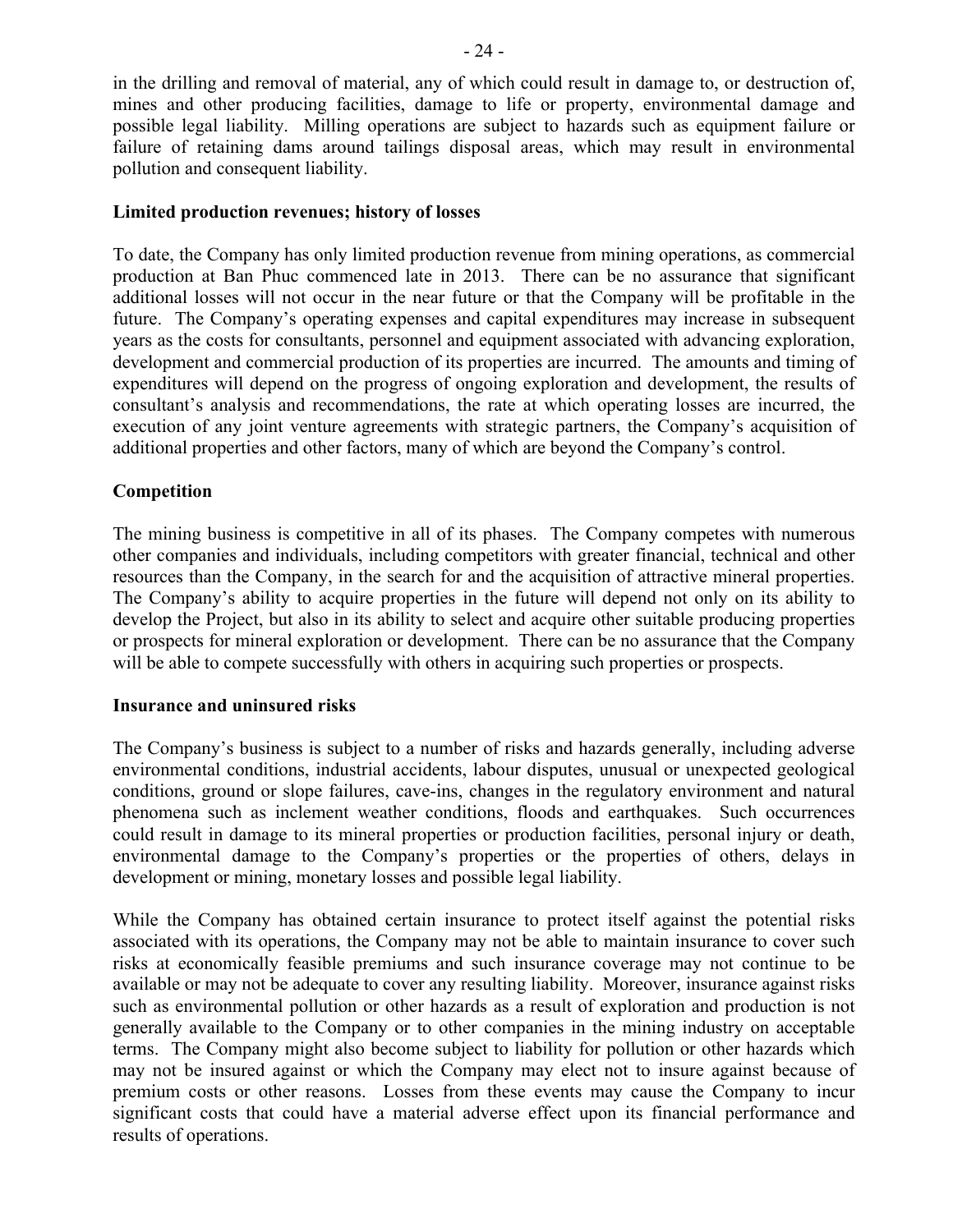## **Government regulation**

The Company's exploration, development and operating activities are subject to various laws governing prospecting, mining, development, production, taxes, labour standards and occupational health, mine safety, toxic substances, land use, water use, land claims of local residents and other matters. Although the Company's planned activities will be carried out in accordance with all applicable rules and regulations, there can be no assurance that new rules and regulations will not be enacted or that existing rules and regulations will not be applied in a manner which could limit or curtail such planned activities with materially adverse impacts on financial performance and profitability.

The mineral rights and interests of the Company are subject to obtaining government approvals, licences and permits, land clearance being completed and land use rights being obtained. Such approvals, licences and permits and the completion of land clearance and obtaining of land use rights are, as a practical matter, subject to the discretion of the government or governmental officials. No assurance can be given that the Company will be successful in obtaining or maintaining any or all of the various approvals, licences and permits in full force and effect without modification or revocation. To the extent such approvals are required and not obtained, the Company may be curtailed or prohibited from continuing or proceeding with planned activities.

Failure to comply with applicable laws, regulations and permitting requirements may result in enforcement actions thereunder, including orders issued by regulatory or judicial authorities causing operations to cease or be curtailed, and may include corrective measures requiring capital expenditures, installation of additional equipment, or remedial actions. Parties engaged in mining operations or in the exploration or development of mineral properties may be required to compensate those suffering loss or damage by reason of the mining activities and may have civil or criminal fines or penalties imposed for violations of applicable laws or regulations.

Application of or amendments to current laws and regulations governing operations or more stringent implementation thereof could have a substantial adverse impact on the Company and cause increases in exploration expenses, capital expenditures or production costs or reduction in levels of production at producing properties or require abandonment or delays in development of new mineral properties.

## **Personnel**

The Company is dependent on obtaining and retaining the services of management and skilled personnel. Failure to obtain such services or the loss of them could have a material adverse effect on the Company's operations. There can be no assurance that the required personnel will be available on suitable terms.

## **Environmental risks and hazards**

All phases of the Company's activities will be subject to environmental regulation mandating, among other things, the maintenance of air and water quality standards and land reclamation; and limitations on the generation, transportation, storage and disposal of solid and hazardous waste. Environmental legislation is evolving in a manner which will require stricter standards and enforcement, increased fines and penalties for non-compliance, more stringent environmental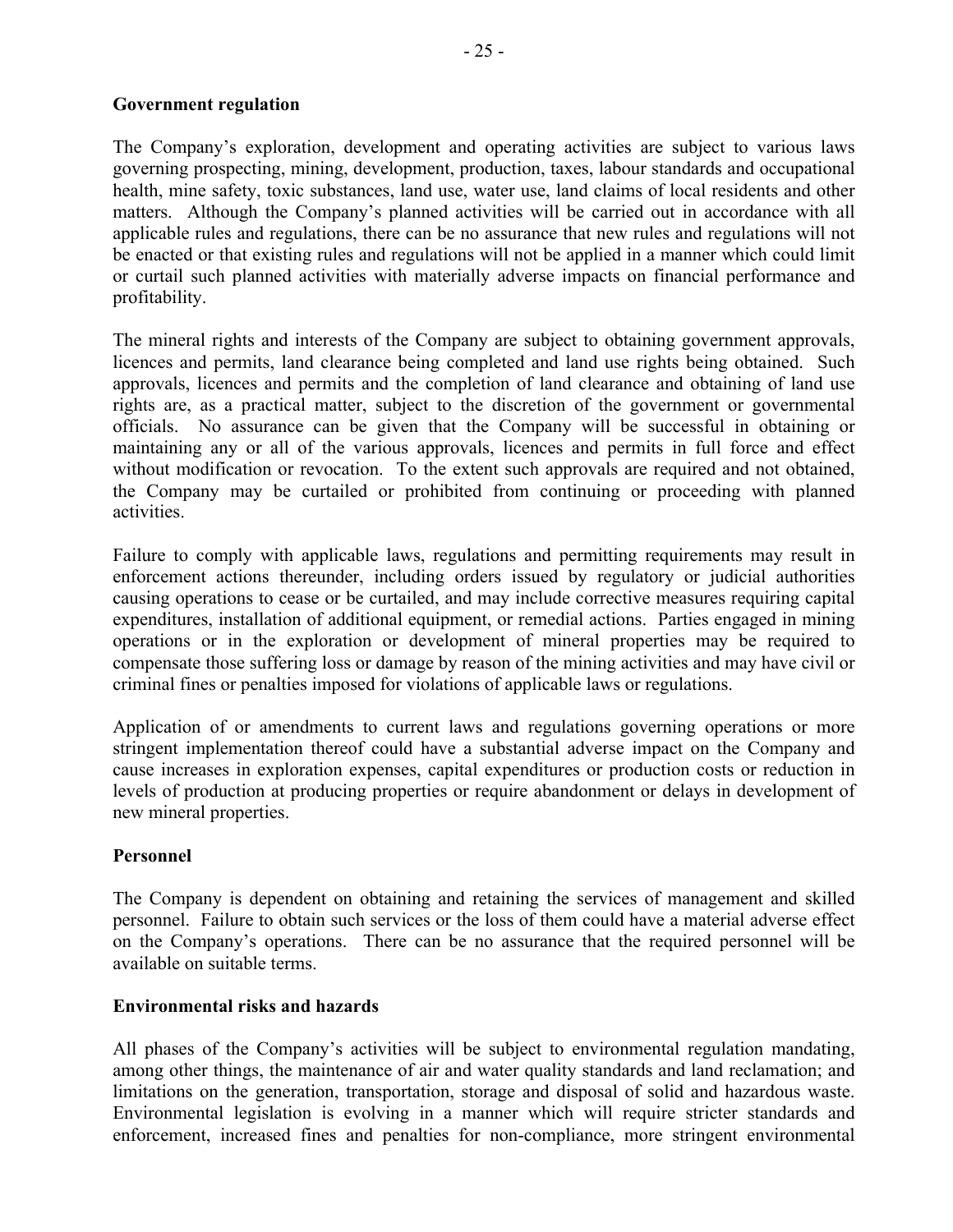assessments of proposed projects and a heightened degree of responsibility for companies and their officers, directors and employees. There can be no assurance that future changes in environmental regulation will not adversely affect the Company's operations.

## **Enforceability of civil liabilities**

Certain of the Company's directors and officers reside outside Canada. Substantially all of the assets of such persons are, and substantially all of the assets of the Company are, located outside Canada. It may not be possible for investors to effect service of process within Canada upon such persons and it may also not be possible to enforce against the Company and/or such persons judgments obtained in Canadian courts predicated upon the civil liability provisions of applicable securities laws in Canada.

## **Litigation risk**

All industries, including the mining industry, are subject to legal claims, with and without merit. The Company may be involved from time to time in various routine legal proceedings, which include labour matters such as unfair termination claims, supplier matters and property issues incidental to its business. Defence and settlement costs can be substantial, even with respect to claims that have no merit. Due to the inherent uncertainty of the litigation process, the resolution of any particular legal proceeding could have a material effect on financial position and results of operations.

## **The market price for Common Shares cannot be assured**

The market price of a publicly traded stock is affected by many variables, some of which are not directly related to the success of AMR. In recent years, the securities markets have experienced a high level of price and volume volatility, and the market price of securities of many companies, particularly those considered to be junior companies, has experienced wide fluctuations which have not necessarily been related to the operating performance, underlying asset values or prospects of such companies. There can be no assurance that such fluctuations will not affect the price of AMR's securities in the future.

## **FINANCIAL INSTRUMENTS**

The Company's financial instruments consist of cash and cash equivalents, accounts receivable, trade and other payables, and the project financing loan. The fair values of these financial instruments are not materially different from their carrying values.

In respect of credit risk on its bank accounts and investments. Credit risk on bank accounts and short term investments is limited through maintaining the Company's balances with high credit financial institutions.

The Company is exposed to the financial risk related to the fluctuation of foreign exchange rates. The Company has offices in Canada and Vietnam and holds cash in Canadian, United States, and Australian dollars and in Vietnamese Dong.

A significant change in the currency exchange rates between the Canadian dollar relative to the US dollar, the Australian dollar and Vietnamese Dong could have an effect on the Company's results of operations, financial position or cash flows.